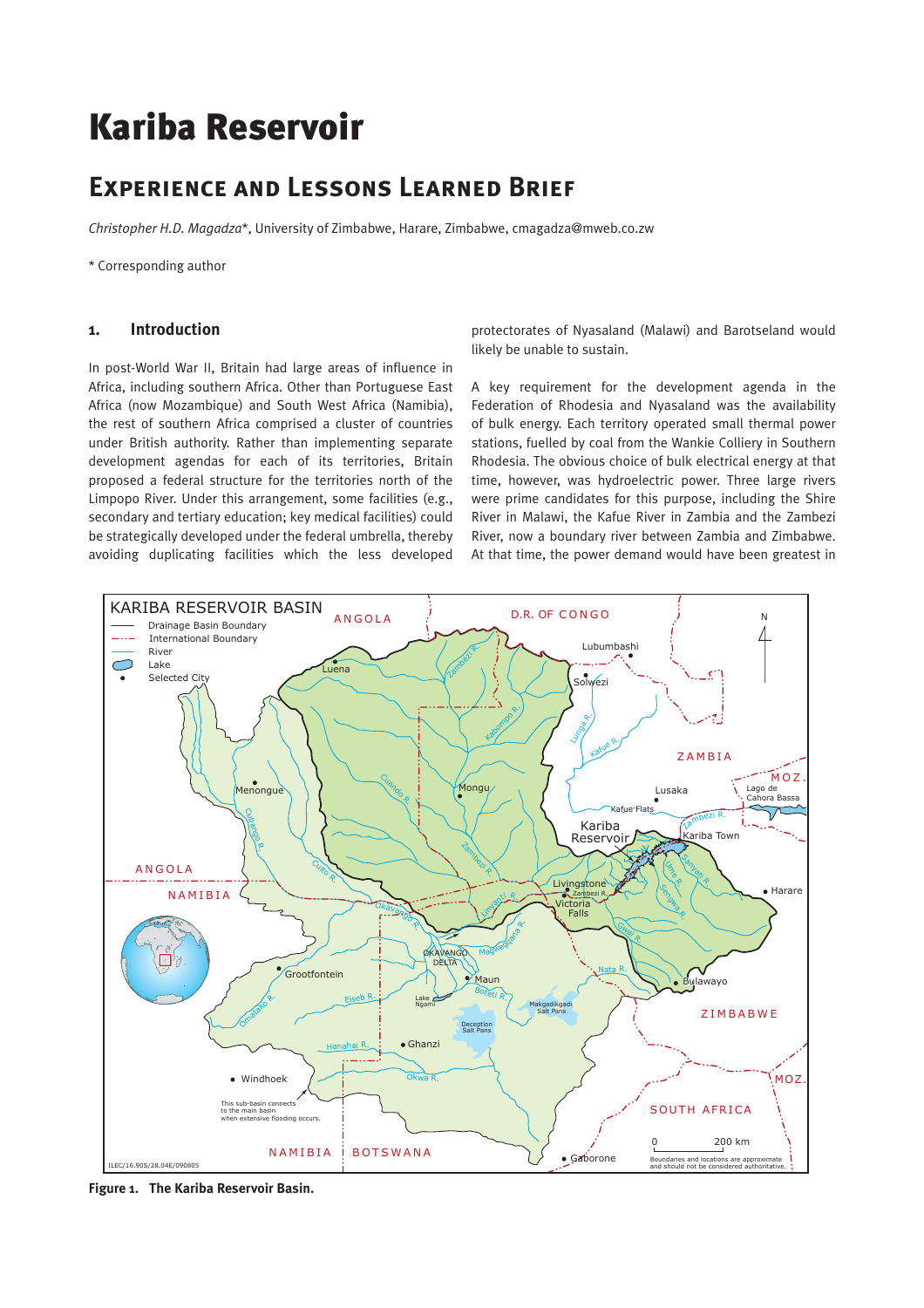the copper mining area of Zambia, the industrialized urban areas of Southern Rhodesia along the railroad line, and the growing commercial farming industry of Southern Rhodesia. The benefit to Malawi would be the repatriation of earnings from exported labor, mainly to Southern Rhodesia.

The failure of the British colonial office to appreciate the depth of the political anxiety of the northern territories was a grave political error, leading to dissolution of the federation within a decade of its formation. As a result, Kariba Reservoir (Figure 1; also referred to as Lake Kariba), which was planned under a unifying political environment, subsequently became a transboundary facility. Amenities for construction workers had been largely developed on the Southern Rhodesia side, and the headquarters of the Central African Company was placed in Salisbury (Harare). Thus, the only visible development that took place in Zambia was construction of the power transmission lines to the Copperbelt mining area of northern Rhodesia (Zambia), with the load control system in Southern Rhodesia. In the perspective of the emerging nation of Zambia, their development agenda would be predicated by the political wishes of Southern Rhodesia.

# **2. The Dam**

The Lake Kariba dam is a concrete double curvature arch dam, 128 m crest height and 627 m crest length, of mass concrete construction reinforced only around the spillway gate area (Table 1). The dam wall is located at the former Kariwa (Kariba) gorge.

The south bank power station has staggered turbine intake levels, ranging from 459-466 m asl to 451-444 m asl, with an average of  $447.5$  m asl (Balon and Coche 1974). Although the dam was designed with four spillway gates, the 1958 flood (which exceeded the 1:10000 probability) necessitated the addition of two more spillway gates in the design.

| Table 1. Physical Characteristics of Kariba Reservoir and |
|-----------------------------------------------------------|
| its Basin.                                                |

| <b>Parameter</b>               | <b>Value</b> |  |  |
|--------------------------------|--------------|--|--|
| Basin area (km <sup>2</sup> )  | 687,049      |  |  |
| Length (km)                    | 280          |  |  |
| Mean breath (km)               | 19.4         |  |  |
| Area at full capacity $(km^2)$ | 5,580        |  |  |
| Shoreline development          | 953.8        |  |  |
| <b>Islands</b>                 | 293          |  |  |
| Volume (km <sup>3</sup> )      | 185          |  |  |
| Mean depth (m)                 | 29.18        |  |  |
| Max depth (m)                  | 97           |  |  |
| Volume development             | 2.1          |  |  |
| Water retention period (yr)    | 3.3          |  |  |
| Installed power capacity (MW)  | 1,350        |  |  |

The issue of the safety of Kariba dam wall is of constant concern, with the safety issues and maintenance activities to ensure its integrity discussed by Tapfuma et al. (2000). Major concerns include the geological heterogeneity of the south bank abutment (gneisses, biotites and micacious quartzites), and the behavior of concrete maturing under wetted conditions, which result in the Kariba dam wall not being a static structure. Another potential threat to the complex is the unstable weathered material sitting on clay seams downstream of the wall; if hydraulically loaded, it could result in subsidence that would dam the river downstream of the tailraces and flood the power plants.

In addition, the Zambezi Valley is part of the southern end of the East Africa Rift Valley and is therefore prone to seismic activity. The construction of the reservoir, with a total mass of approximately 180 billion metric tons, has increased the valley's seismic activity, with earth tremors increasing substantially after the filling of the lake. Figure 2 illustrates the incidence of seismic activity in the Zambezi valley and surrounding areas. It is noted that the highest concentration of seismicity is around the dam wall; in contrast, no similar enhanced activity is evident at Cahora Bassa, a reservoir further downstream on the Zambezi River (partially depicted in Figure 1). There were 20 earthquakes between 1963-1983 that exceeded 5.0 on the Richter scale, 6 (including the largest) occurring in 1963, the year the lake filled. The period of 1990-1995 contrasts with the period of 1964-1969 in illustrating relatively few incidences for seismic activity, as well as lower magnitudes. The period represents a dry episode in the region, when the lake water levels were low.

# **3. Basin Description**

The Lake Kariba's drainage basin area is approximately 663,848 km2 (Figure 1), lying in the territories of Angola, Zambia, Namibia, Botswana and Zimbabwe. However, the main basin, depicted in darker color/shade in Figure 1, contribute more than 95% of the lake's hydrological income. The Okavango River basin (the sub-basin depicted in lighter color/shade) becomes directly connected with the Zambezi River only when the region experiences extensive flooding, at which point the sub-basin either discharges into the Zambezi, or else receives backflow from the Zambezi, depending on the relative flood strength of the two basins. The Zambezi basin is traditionally divided into the Upper Zambezi (upstream of Victoria Falls), Middle Zambezi (from the Falls to Cahora Bassa Dam) and Lower Zambezi (downstream of Cahora Bassa to the Indian Ocean). The Upper Zambezi portion of the Lake Kariba catchment has extensive flood plains and wetlands, notably the Barotse Flood Plain, and the Chobe swamps and Caprivi wetlands in Botswana and Namibia, respectively, which are important biodiversity conservation areas.

The main soil type in the area of the main basin (as in Figure 1) north of the reservoir and in the Okavango basin is low ionexchange, deep Kalahari sand formation, which can be as deep as 300 m (Bingham 2000), and water easily percolates into it.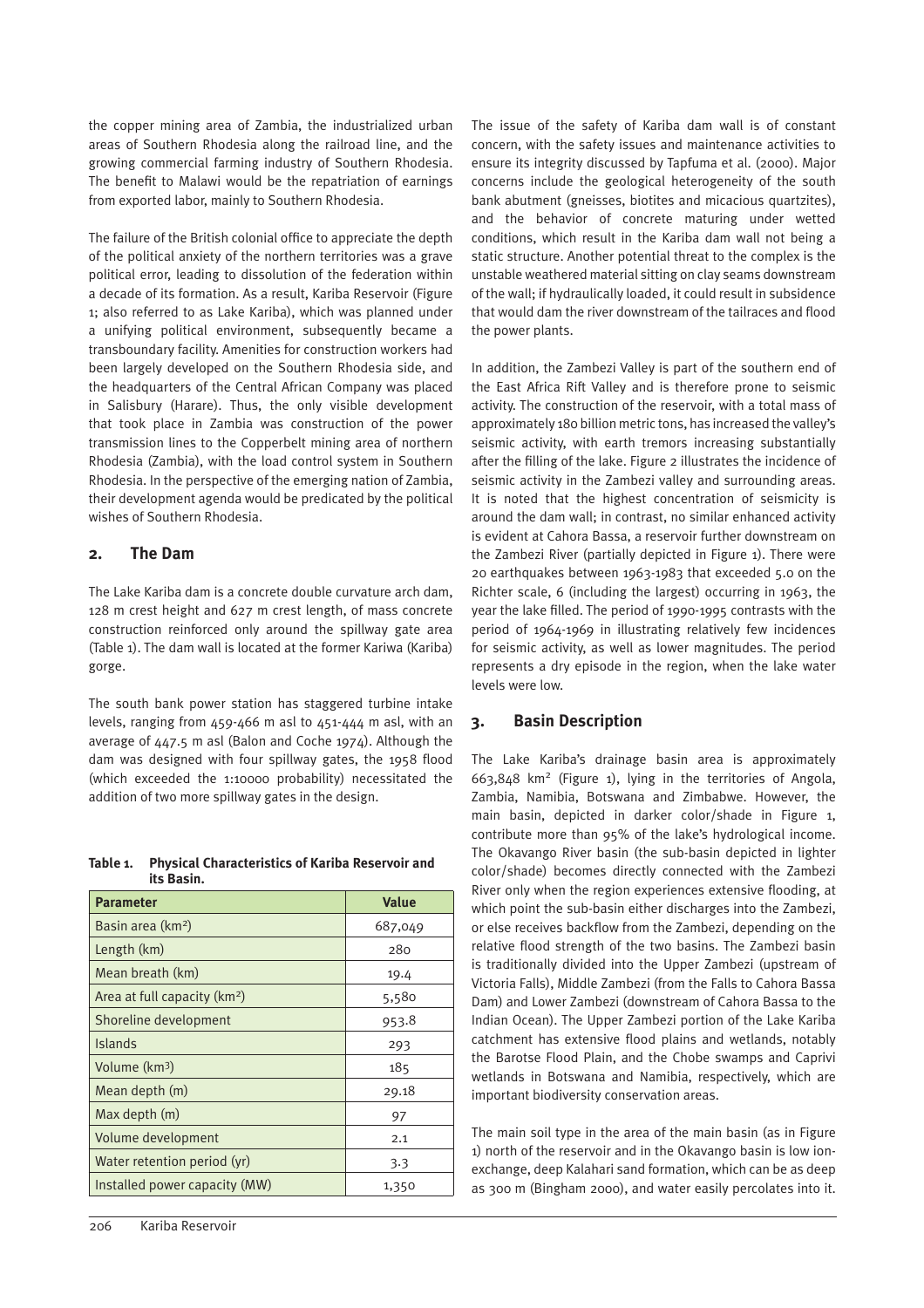Rainfall is highly seasonal, with the mean recorded rainfall ranging from over 1,000 mm in the northern part of main basin, to about 600 mm in the Middle Zambezi Valley. The water conductivity ranges between 20-75 µS/cm, depending on the flood regime.

The main human activity in this same area is subsistence agriculture and livestock tending. While Lake Kariba was being built, these flood plains were sparsely populated, with the population of Zambia numbering scarcely more than three million. The Lozi people of western Zambia traditionally are cattle herders. The human population density in the Western Province of Zambia has increased from 3.3 persons/km2 in 1969 to 5.5 /persons km2 in 1990 (Bingham 2000). The population densities in the

flood plains are considerably higher than these provincial averages. Similarly, the annual growth rate has risen from 1.6 to 2.8 over the same period. The Zambian urban population in the main basin is about 80,000, out of a provincial total of just over 600,000. Overall, the flood plain is preferred to the dry lands away from the flood plain. In the early-1970s, irrigated agriculture was attempted on the Zambian side of the Gwembe valley. However, the venture proved unprofitable, due to the extreme heat and poor, easily-erodable soils.

The only major urban areas in this same part of the catchment are Livingstone and Victoria Falls, with a combined population of about 132,000. These urban centers are the only significant source of organic pollution. Masundire (1998) reported that the bulk of untreated wastewater from Livingstone (population 100,000; annual growth rate of 2.6% in 1990) and Victoria Falls (32,000; annual growth rate of 14% in 1990) is largely discharged into the Zambezi with little or no treatment. Feresu and Van Sickle (1990) traced a plume of faecal coliform bacteria for a distance of over 20 km along the Zambezi River downstream of Victoria Falls.

The part of the main basin south of the reservoir is located wholly in Zimbabwe. It consists of a mixture of communal lands, former commercial agricultural lands, major industrial urban centers, and mining centers. It also contains a major coal-fired thermal power station at Hwange. The major tributaries draining into Lake Kariba from this sub-catchment are the Gwai/Shangaan, Sengwa, Sanyati and Nyaodza Rivers, along with many smaller rivers arising either in the valley or from the escarpment.

The Zimbabwe Lake Kariba catchment has the highest slope factor of all its sub-catchments. While the mean slope of the Zambezi from its headwaters to Victoria Falls is 0.94 m/km, that of the Sanyati River is 2.3 m/km between its headwaters and Lake Kariba. The silt load from the Zimbabwe catchment,



**Figure 2. Earthquake Magnitude and Incidence around Kariba Reservoir, 1964- 1969 and 1990-1995.**

therefore, is much larger than those from the other subbasins.

Although the northern watersheds of Zimbabwe were sparsely populated when Lake Kariba was constructed, they now have a mean population density of 20.2 persons/km2. This translates to 30 livestock units/km<sup>2</sup> or 0.3 livestock units/ha for an area with a recommended carrying capacity of 3 -5 ha per livestock unit.

Since establishment of Lake Kariba, the Gokwe area, drained by the Sanyati River, has become a major cotton-producing area, with wide use of agrochemicals for weed and pest control. The impacts of agrochemicals will be discussed further in later sections.

# **4. Economic and Social Significance of Lake Kariba**

#### 4.1 Power Supply

Lake Kariba is one of the large hydroelectric dams in southern Africa. Prior to installation of the Kafue Dam Hydroelectric facility and the Cahora Bassa plant in Mozambique, Kariba was the only bulk supplier of hydropower to Zambia and Zimbabwe. The plant's generating capacity constitutes nearly 60% of the hydropower outputs for Zambia and Zimbabwe.

Being the first major post-World War II energy development project, Lake Kariba can be said to have powered the post-World War II development of Zambia and Zimbabwe. Further, through the then Federation of Rhodesia and Nyasaland, the economic benefits of Lake Kariba extended to Malawi by creating employment opportunities in the then-sister territories.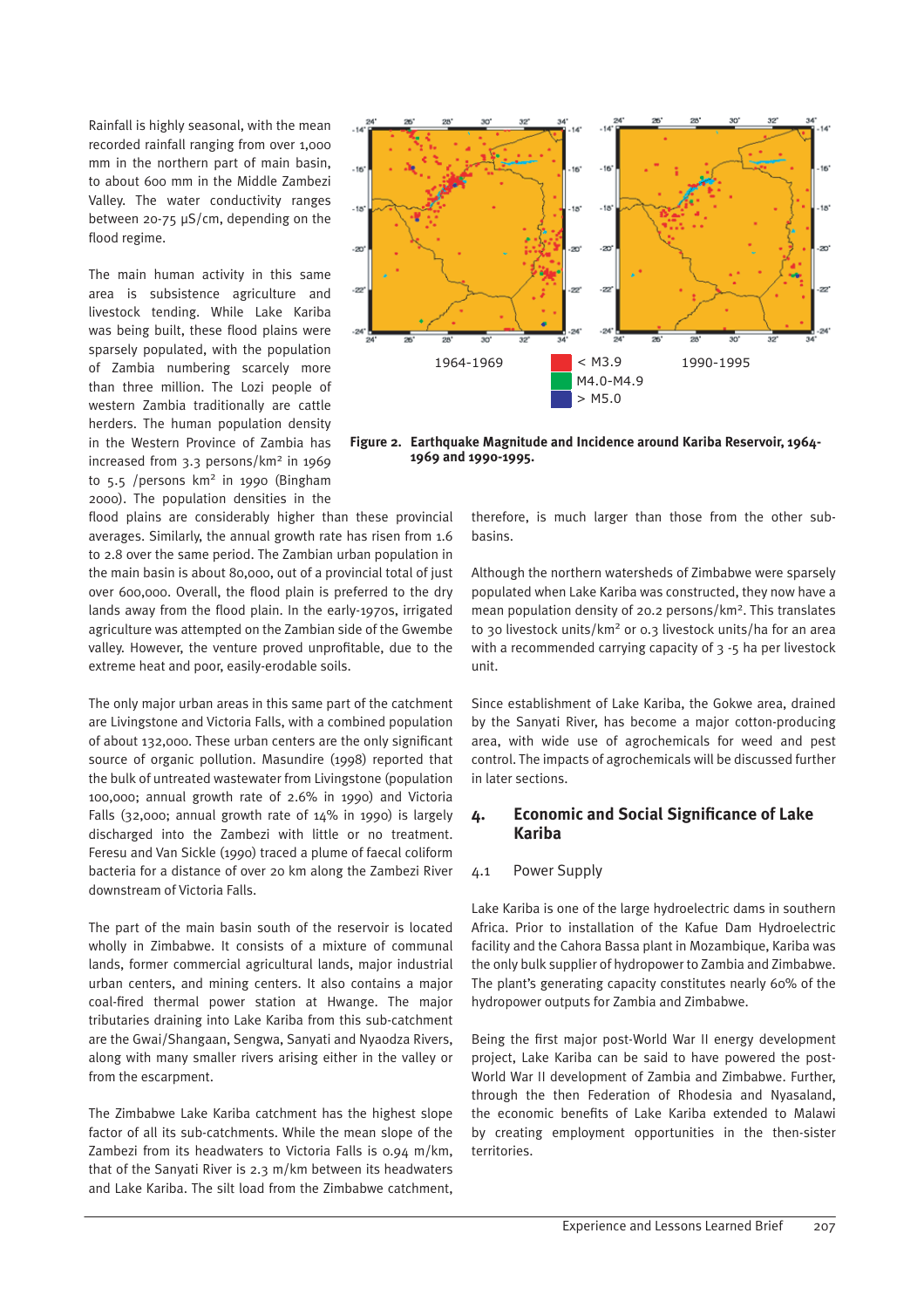#### 4.2 Fisheries

The creation of Lake Kariba offered opportunities for an inland fishery industry that previously did not exist in southern Africa south of the Kafue River Flats river fishery. During construction of Kariba Dam during the Federation of Rhodesia and Nyasaland period, only Malawi (Nyasaland) and Zambia (Northern Rhodesia) had a fishery tradition, being managed by well-developed Departments of Fisheries in the respective countries. Fish taxonomy and biology studies, for example, were well developed in Zambia, with a comprehensive taxonomic museum at Chilanga, Zambia. The sole participants in the fishery industry in these countries were low-investment artisan fishermen, served by middlemen fish traders who transported the fish products to low-income sectors of urban populations. In contrast, there was a small sport fishery industry in Southern Rhodesia, based on exotic trout and bass. This socioeconomic divergence in the fishery industry development in the former Federation had significant bearing on the manner the Lake Kariba fishery would subsequently develop.

Because the original fish species of the former Gwembe valley were lacustrine, only 38% of the lake habitat in the littoral area was used by native species. Both *Brycinus imberi* and *B. lateralis*, which occupied river pool habitats, were incapable of utilizing a truly eulimnetic habitat. To maximize the lake's productivity, therefore, it was necessary to introduce species capable of utilizing the pelagic habitat. In 1968/69, therefore, *Limnothrissa miodon*, (locally known as kapenta), a pelagic clupeid from Lake Tanganyika, was introduced into Lake Kariba at Sinazongwe, about 150 km upstream and southwest of the dam. Within five years after their introduction, the fish completely colonized the lake, existing in commerciallyfishable stocks in the eastern Sanyati Basin. By the late-1980s, the annual catch of the kapenta fishery totaled about 30,000 metric tons, although the post-1990 period has exhibited an overall trend of declining fish landings (Figure 3).

In addition to the introduction of *Limnothrissa*, it was recognized that the Middle Zambezi River had a limited number of riverine species. The cichlid species that were the backbone of the artisan fishery in Zambia were particularly



lacking. Thus, in addition to bioengineering the pelagic habitat to fill an empty niche, other cichlid species from the nearby Kafue fishery also were introduced. They now constitute the main catch of the artisan fishery, which totals about 9,000- 10,000 metric tons annually (Moyo 1990).

While capture of *Limnothrissa* on Lake Tanganyika could be accomplished by relatively simple and cheap equipment, a behavioral change for Lake Kariba demanded a different technology. Large lift nets and submerged lighting are needed to capture the fish at depths below the water surface, which is capital-intensive, and was pioneered by white entrepreneurs.

Further, the political hostilities that emerged between Southern Rhodesia and the newly-independent state of Zambia deteriorated into military confrontation between the two neighboring states. While there were no restrictions of population movement between the Federation of Rhodesia and Nyasaland, the breakup of the Federation in 1963 led to the imposition of strict border controls between Zambia and Southern Rhodesia, in which the Rhodesian Navy and Air Force on Lake Kariba effectively prevented Zambians from developing a pelagic fishery on their side of the lake.

The net result of this historical development was that:

- The artisan fishermen of Zambia could not participate in the Lake Kariba fishery, in spite of having provided a fisheries management post at Sinazongwe, as well as fish storage cold rooms;
- The Tonga people, accustomed to a river fishery in the Zambezi Gwembe valley, were faced with a fish resource that did not benefit them because of lack of technology and the means of taking advantage of the resource;
- The kapenta (*Limnothrissa*) fishery, made possible by its introduction into Lake Kariba by the Zambia Department of Fisheries, was monopolized by the white Rhodesian business sector;
- At the normalization of relations between Zambia and the newly-independent Zimbabwe, the issue of equity and access to Lake Kariba's fisheries resources needed urgent political redress, in face of the realization that the lake fishery was almost fished to full capacity by 1980 by a small clique of Zimbabwean entrepreneurs. This situation was addressed by the formation of Joint Management Committee between Zambia and Zimbabwe, with one of its mandates being to ensure equitable distribution of the lake's fish resources; and,
- Within the new Zimbabwe, there were internal political pressures for black entrepreneurs to participate in the industry. However, because the industry is capital intensive, the Zimbabwe Government approach was that black participants would enter the industry as **Figure 3. Growth of the** *Limnothrissa* **Fishery on Lake Kariba.** cooperatives, which could be capitalized by state loans.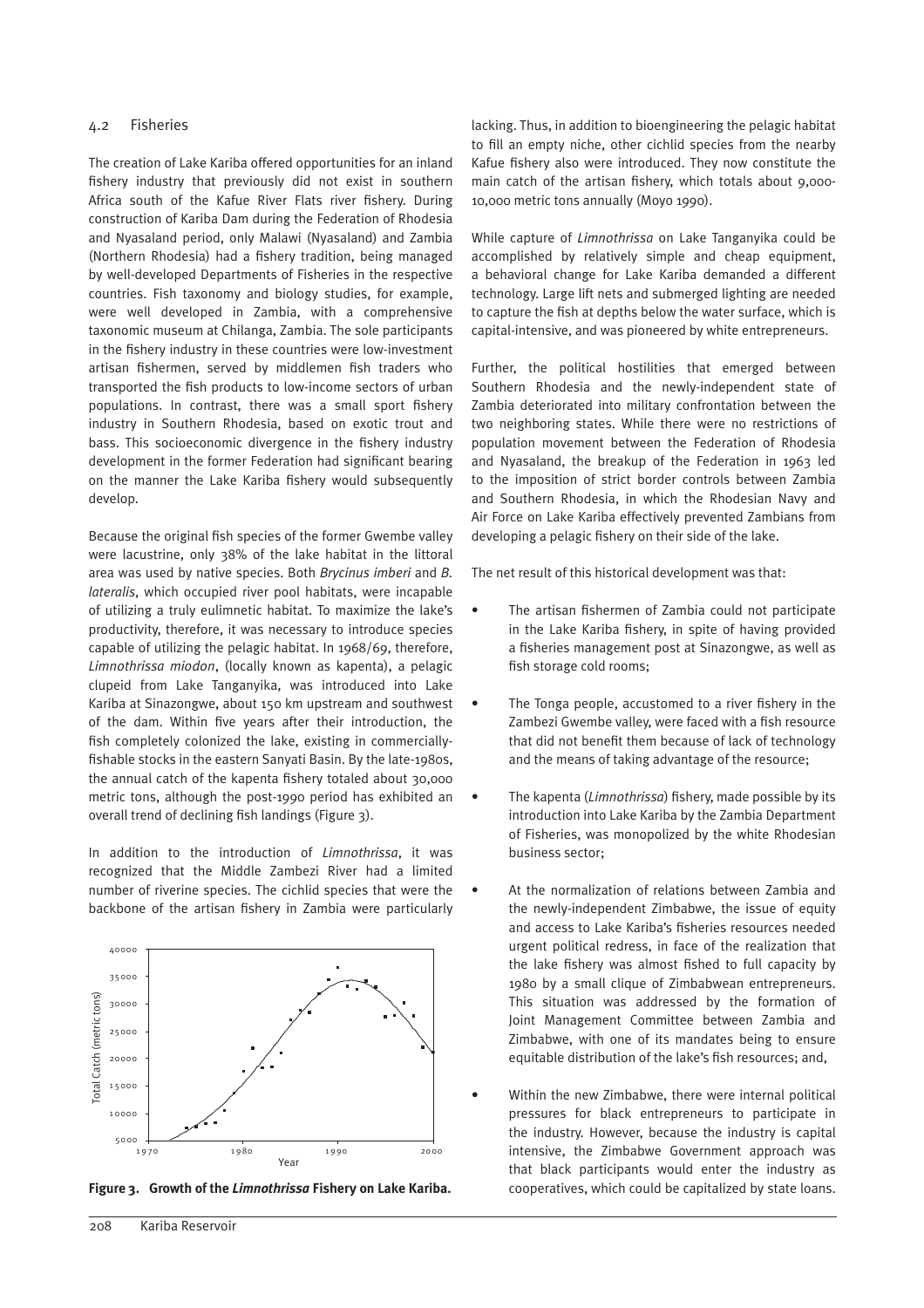It also involved some established white enterprises having to relinquish some of their fish quotas to enable the participation of state-sponsored black stakeholders without causing over-fishing of the lake.

Recent developments in attempts to empower artisan fishing communities have included transferring some management responsibilities to local government institutions (e.g., district councils in Zimbabwe; traditional leaders in Zambia), with the lakeshore being demarcated on the basis of local administrative areas. Local government authorities undertake the policing of resource use, after state fishery management authorities have determined fishing quotas. The intention is to spread the administrative costs more widely, thereby increasing management efficiency.

#### 4.3 Tourism

Although there were large reservoirs of over 1 million  $m<sup>3</sup>$ capacity occupying more than 10 km2 in area in 1960, from a tourism perspective, Lake Kariba offered the same recreation potential as that which holiday makers had traditionally sought at the Mozambican and South African sea coasts. The tiger fish (*Hydrocynus vitatus*) sport fishery, for example, became so popular that anglers traveled from as far as the United States, Europe and Australia to take part in the annual tiger fish tournament.

The provision of ferry transport for motor vehicles linked Kariba-based tourist facilities with other popular resorts of Victoria Falls and the Wankie Wildlife National Park, effectively creating a natural resource-based tourism belt stretching from the Mana Pools on the lower Middle Zambezi Valley to the facilities in the Chobe Swamps in Namibia/Botswana to the Okavango Delta or beyond.

Although not easy to quantify, this industry's economic benefits are estimated as being several billion US dollars, including hotel industries, wildlife safari industries, banking, boat building, and international and regional air travel. The combination of wildlife-based tourism and water leisure sports made Kariba an important hub in the region's tourist industry. Kariba Town is probably the only urban settlement where humans can brush shoulders with wildlife (e.g., elephant, buffalo, lion). The baboon population has acculturated itself to the human society of Kariba Town to the extent they freely roam through residents' properties with impunity. Nevertheless, the recent downturn related to developments in Zimbabwe underscores the sensitivity of this industry to good governance.

# **5. Climate Change and Climate Variation**

Scudder (1993) pointed out that, in the two decades preceding 1993, the Zambezi River delivered about half its long-term average flow for the preceding period to Victoria Falls. Mazvidza et al. (2000) grouped precipitation records from a number of Zambian stations into decadal means between

1960-1990. Records from 10 of the 15 examined stations showed the 1980-1990 decade experienced the lowest means flows over the last 40 years, while 15 stations registered the lowest mean flow for the last 30 years in the same decade. Figure  $\mu$  illustrates a 20-year moving average rainfall in the Gwembe valley between 1940-1999. Seventy-seven percent of the variation in the twenty-year decadal means in the area can be explained by a declining mean precipitation over the last sixty years.

#### 5.1 Climate Variation and Fish Catch

With an annual catch of 30,000 metric tons, the Kariba kapenta fishery has been valued at US\$25 million (ZIMCONSULT, cited in Kaluba and Mukupe 2000). Thus climate-induced declines in the fishery output translate to considerable economic loss to the riparian states. Figure 3 shows that, although the kapenta fishery grew continuously between 1974-1990, there were periods of depressed catches coinciding with drought periods in the early-1980s and early-1990s. Figure 5 illustrates a detrended two-year moving average of fish catch and precipitation in the Lake Kariba basin, indicating the catch data tended to vary with precipitation variations in the valley. Periods of reduced precipitation also are periods of higherthan-average temperatures, during which blue-green algae tended to dominate the phytoplankton species (Cronberg 1997). In a separate study on Lake Chivero, Magadza (1994) adduced experimental evidence of zooplankton population reduction associated with *Microcycstis*- and *Anabaenopsis*dominated eutrophic conditions, in which zooplankton was unable to utilize the phytoplankton. Chifamba (2000) found negative relationships between the Catch-per-Unit Effort (CPU) in the pelagic *Limnothrissa miodon* fishery of Lake Kariba, while precipitation and river runoff were positively correlated with CPU. Although nutrient deficiency during low riverflow was cited as the probable cause of collapse in fishery catches



**Figure 4. Twenty-year Moving Average of Precipitation in Gwembe Valley.**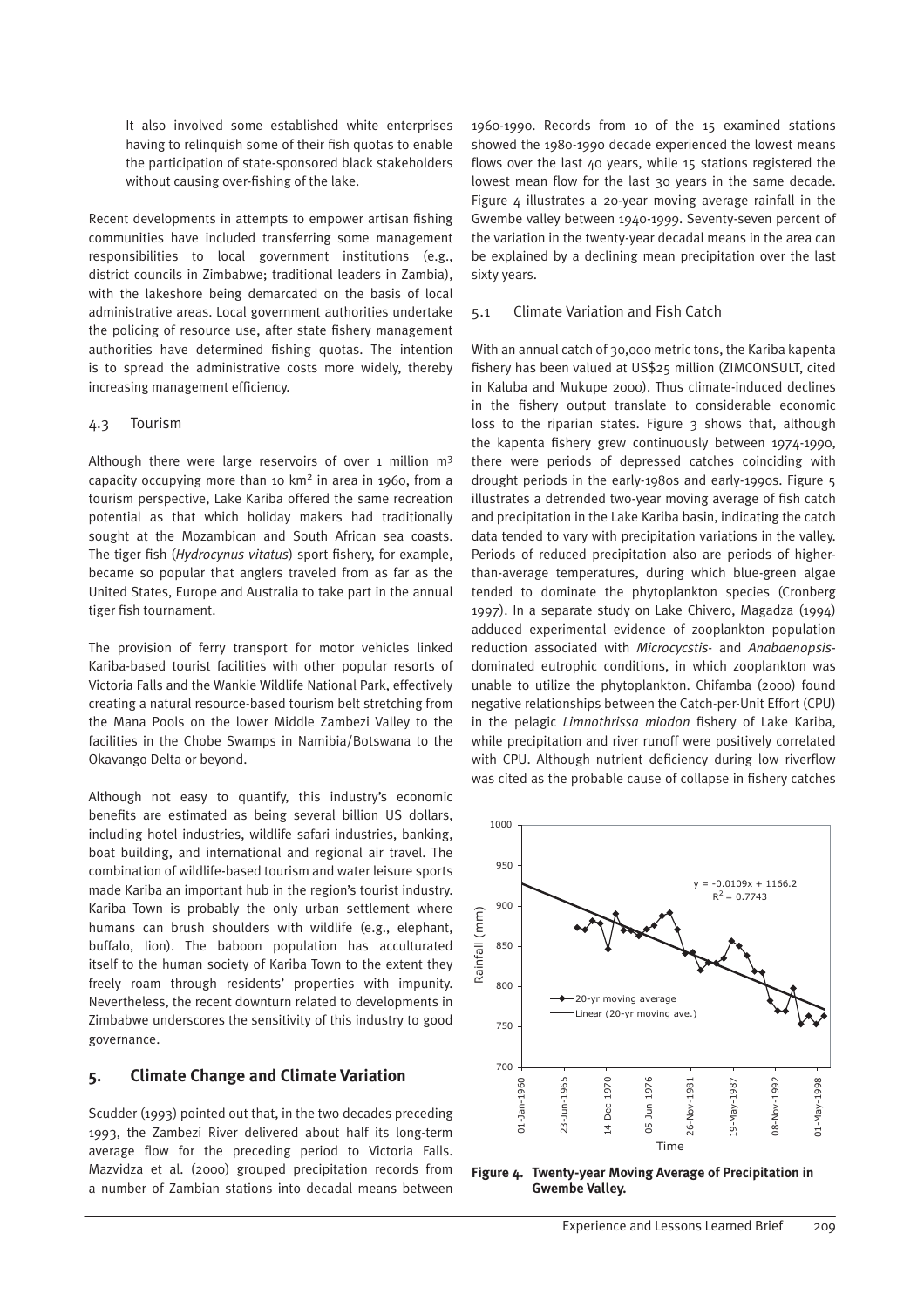(e.g., Marshall et al. 1982), no evidence of nutrient deficiency in the reservoir was established.

#### 5.2 Climate Variation and Power Generation

Using first-generation GFD climate change models, Urbiztondo (1992) suggested that, under double  $CO<sub>2</sub>$ , Lake Kariba normally would fail to meet its generation capacity because of low water levels, even in tandem with the proposed Batoka Gorge Dam. Magadza (1994) compared the 1991/92 drought cycle with the Urbiztondo scenario, and found similarities between the Urbiztondo model and Lake Kariba's response to that drought. For that same period, Magadza (1996) reported an increase in Penman evaporation of up to 90% of the long-term mean value for a temperature increase of some 2°C. Of particular interest are the estimates of Arnell (1999) of a 10-20% decline in precipitation, a 20-25% increase in evaporation, and a 20-40% decrease in runoff.

Corroborative evidence of the likely impacts of power generation comes from the generating output record. According to Soils Inc. in the World Commission on Dams Report (2000), the expected power output was 6,720 GWh per annum. However, the average output in the 20 years between 1977 - 1997 has been 6,400 GWh per annum (95% of the expected output), being attributed to prolonged periods of low hydraulic head, due to droughts in the basin.

The economic impacts arising from curtailment of the hydropower generation from Lake Kariba because of the 1991/



**Figure 5. Detrended, Two-year Moving Average of Catch Per Unit (CPU) Effort and Precipitation.**

92 drought was estimated to be about US\$102 million loss in GDP, US\$36 million loss in export earnings, and a loss of 3,000 jobs (Benson and Clay 1998). The direct agriculture impacts and associated impacts also were quite severe. These limited estimates provide an estimate of the possible economic impacts of climate change-mediated water resources changes in the medium term (i.e., into the middle of this century), a time span within the economic development strategy planning window (Desanker and Magadza 2001).

# **6. Flood Management**

Boxes 1 and 2 illustrate the flood management issues associated with Lake Kariba and the Zambezi River reservoirs as a whole. Unlike Vaal Dam on the Val River in South Africa, which has an flood-attenuation capacity of 26% of its volume, no large Zambezi River system impoundments is designed with a flood management capacity. Thus, threats to the dam structures from large floods are automatically passed to downstream communities. While there is no statistical proof of changes in the flood frequencies in the last two decades, the lower Zambezi River did suffer from previously-unexperienced flood-related damages to infrastructure and loss of life. An emerging reality is that, in the event of sustained cyclonic precipitation in the Shire and upper Zambezi River systems, the need to protect Lake Kariba and Lake Cahora Bassa will certainly lead to severe flooding in the Lower Zambezi areas, especially the Zambezia Province of Mozambique. On the other hand, the need to optimize live water storage as a precaution against droughts minimizes the use of the Zambezi River basin reservoirs as flood management facilities. When Lake Kariba was designed, the lower Zambezi River was sparely populated, with limited infrastructure facilities, and the issue of downstream community protection against flooding could be simplified to early warning for evacuation. As the Zambezia area becomes more developed, however, flood management will become an increasingly important economic and humanitarian issue.

Overall, the Zambezi River reservoirs have reduced streamflow variation and have reduced the peak flooding that would have occurred without the reservoirs. In years of normal precipitation, this apparent flood amelioration effect has encouraged villagers to move closer to the river banks, thereby rendering them more vulnerable to flooding. The major issue here, however, is that of managing the risks of extreme flood events, with the Intergovernmental Panel on Climate Change

#### **Box 1. Chronology of Events during Construction of Kariba Dam, Illustrating its Flood Management Limitations.**

Kariba Dam was designed for the safe passage of a 1 in 10,000-year flood event. The original design was for a 3-month flood, with a volume of 68 km<sup>3</sup>, based on the 1924-1955 data series. During its construction in 1957, the highest flood on record occurred, with a peak of 8,200 m<sup>3</sup>/s, leading to revision of the design flood value from 68 to 74 km<sup>3</sup>. In the following year, a flood with a peak of 16,000 m<sup>3</sup>/s, and a 3-month volume of 61 km<sup>3</sup>, occurred; the spillway capacity was again increased, this time to 92 km<sup>3</sup>. If the project had been built a number of years earlier with its original design capacity of 68 km<sup>3</sup>, its spillway would have been completely under-designed.

Source: Soils, Inc. (2000).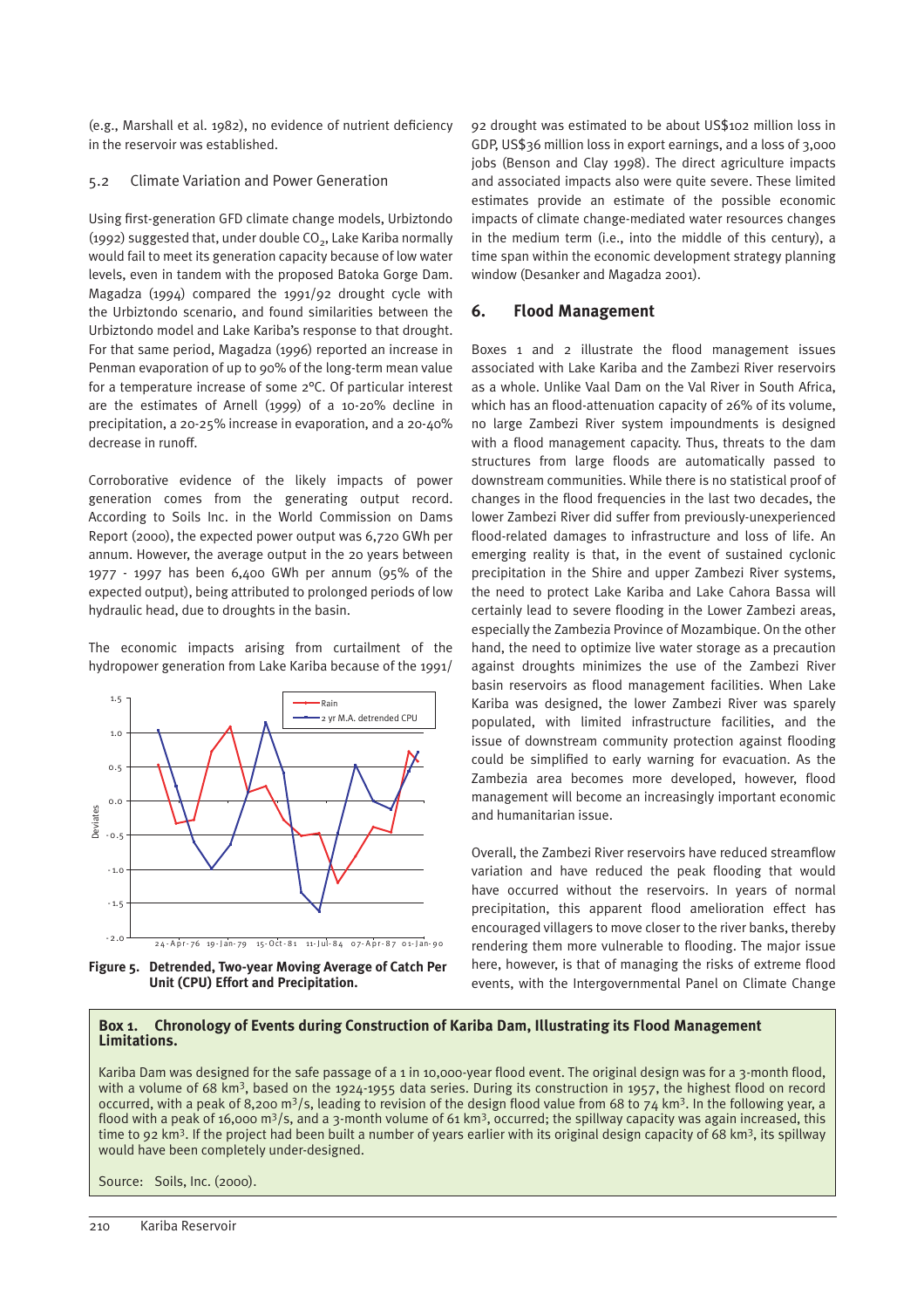(IPCC 2001) warning that flood risk frequency is likely to increase in the future. Thus, for a system of reservoirs in the same basin that have no organic operational coordinating protocol, the outcome of an unpredicted extreme flooding event will depend primarily on the nature and circumstances of the event. Against this background, it is prudent to heed Vas's advice: "The operating rules of all the existing large dams should be reviewed to check whether they work for flood attenuation as much as allowed by the other present uses of the dams" (Vas 2000).

#### **7. Environmental Management**

In planning for Lake Kariba, it never occurred to its developers that such a hostile, disease-ridden environment as the Zambezi valley would be a major tourist attraction. Parts of the original Kariba Town itself were designed as a temporary village for construction workers, and were destined for demolition at the project's completion. Thus, infrastructure facilities for waste and wastewater management were designed as temporary facilities for a small community. However, the Kariba Town population increased from under 5,000 in the early-1960s to about 30,000 by the end of the 20th century. In the absence of an urban development plan, the town developed in a helterskelter manner, with many shore-based facilities discharging wastewaters directly to the lake. Figure 8 illustrates faecal coliform bacteria counts from shoreline areas of Kariba Town, compared to an offshore sampling station. Although the municipality has since constructed large oxidation ponds, many shoreline properties in the municipality have no access to a public sewer. Similarly, other smaller urban areas and fishing camps in the lakeshore area do not have adequate waste treatment facilities.

Water pollution also arises from water transport systems. Mulendema (2000) estimates that fishing vessels discharge 3.6 metric tons of human waste directly to the lake each night. Further, large public transport ferries ply the lake daily, with a passenger capacity of about 200 persons who spend an average of 22 hours on the lake. She also reports a figure of 1,900 "house boats" which spend variable times on the lake. Thus, an estimated human waste discharge in the order of 1,500 metric tons is discharged annually into the lake. Sampling site L/Bay in Figure 6 is a deepwater sampling site in the Sanyati basin of the lake; although the faecal coliform counts from this station are much less that those from inshore sites, the data nevertheless indicates measurable levels of coliform bacteria in the pelagic zone of the lake.

The Zimbabwe Inland Shipping Act makes it mandatory for vessels of specified sizes to incorporate a sewage containment facility on board. However, there are no harbor facilities to service such sanitation facilities; therefore, the only legal requirement is that sewage tanks not be discharged less than 5 km from the shore. There is no similar regulatory statute for the Zambian side of Lake Kariba.

#### 7.1 Eutrophication?

Large amounts of biomass were inundated during Lake Kariba's filling phase. In-lake phosphorus concentrations reported for the early period of the lake ranged between 6-66 µg/L (Balon and Coche 1974). At that time, about 25% of the lake surface was covered with *Salvinia molesta*. In sheltered bays (e.g., Mwenda Bay), the tertiary phenology



**Figure 6. Coliform Counts in Lake Kariba Inshore Waters**  (Source: Magadza and Dhlomo (1996)).

#### **Box 2. Lake Kariba Flood Impacts on Cahora Bassa Reservoir.**

The largest flood in the Zambezi River basin since the area's independence occurred in March 1978. Both Kariba and Cahora Bassa reservoirs were already almost at full capacity when intense, prolonged precipitation occurred in large areas of the basin and ultimately caused the largest-ever flood to enter Lake Kariba.

Due to the state of war at that time between Mozambique and former Rhodesia, there were no direct communications between Lakes Kariba and Cahora Bassa. Rather, relevant information was sent from Lake Kariba to the headquarters of "Hidroeléctrica de Cahora Bassa" in Portugal, which would then send it to Maputo to be conveyed to Tete, and finally to the operators of Lake Cahora Bassa, with a total information relay delay of 1-2 weeks.

Thus, when the Lake Kariba spillway gates were successively opened, relevant Cahora Bassa agencies did not have complete knowledge about it. Thus, when the Lake Kariba flood discharges arrived at Cahora Bassa, the reaction was to almost immediately open all 4 spillway gates at Cahora Bassa that were still closed, thereby creating an enormous flood wave that, when added to the floodwaters of the tributaries located downstream of the dam, completely flooded the Lower Zambezi.

Source: Vas (2000).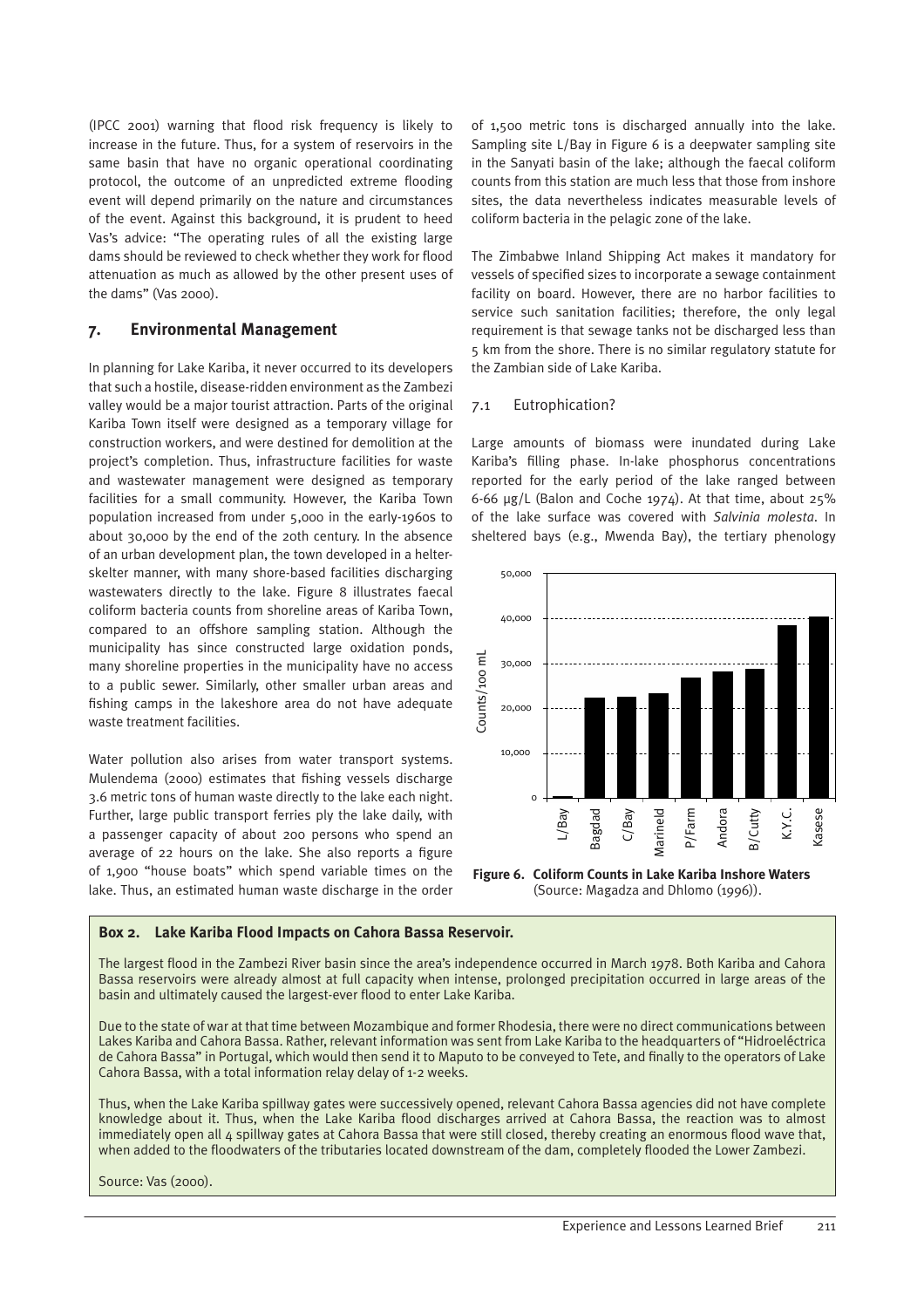of the mat facilitated growth of other wetland plants (e.g., sages, *Typha*, *Ludvigiat*) from compacted floating rafts. As the nutrient input from inundated biomass decreased, the in-lake phosphorus concentrations also decreased, with Salvinia virtually disappearing from the lake by the early-1990s. It was then assumed the lake had become oligotrophic, thereby being unable to further stimulate growth of the exotic weed. However, after the lake filled, following the 1991/92 drought period, it was suddenly invaded by *Eichhornia crassipes*, which developed into large floating mats.

The phosphorus concentrations along the lake between 1987- 1992 suggest levels are above the threshold concentration between a eutrophic and oligotrophic state in most of the lake. The total phosphorus concentration is highest (almost 40 µg/L) in the area where the Zambezi enters the lake, decreases towards the middle (15 µg/L or lower) and again rises with proximity to the outlet near Kariba Town (between  $20-30 \mu g/L$ ). The mean phosphorus and nitrogen inflows from the Zimbabwean rivers, witch constitute 15% of Lake Kariba's inflows, also indicate that these rivers now carry high nutrient levels. Thus, the appearance of *Eichhornia* can be interpreted as an indication of a developing eutrophic state in some of the lakes sub-basins.

In addition to river nutrient inflows into the lake, the internal nutrient sources from boat usage were previously noted. Another potential nutrient source is the cage culture industry. Although still a relatively small enterprise, data gathered from cage culture sites already indicate nutrient enrichment from excess fish feed and fish faeces.

# **8. Land Use and Involuntary Resettlement**

The Tonga are the native inhabitants of what was the Gwembe valley of the Middle Zambezi River. They were a relatively isolated community because of a lack of infrastructure development in the valley. Although little is known of their lifestyle before construction of Lake Kariba, some workers (e.g., Scudder 1962, 1973; Colson 1971; Scudder and Colson 1971) have attempted a reconstruction of the Tonga life style and ecological culture before the Lake Kariba project. These various studies have been summarized by Magadza (1994).

# 8.1 The Tonga Relocation

# *8.1.1 Perceptions Regarding the Tonga*

It is noted that, while the project set aside £4 million for resettlement of the Tonga, a much larger sum raised from international sources concerned about the plight of wild animals was used in the Operation Noah animal rescue project. Some 5,274 animals were captured in this project, with a net 4,129 being saved, nearly 50% of which were the ubiquitous impala, *Aepyceros elampus*. Land was set aside as national parks for the translocated animals.

In contrast, about 80,000 Tonga were relocated, in what some characterized as a litany of failures. Compared to the funds allocated for "African resettlement", the relative expenditures were about £968 per animal and £50 per person. Resentment of this disparity continues to the present time, with ordinary Zambezi Valley rural inhabitants still exhibiting a resentful attitude toward wildlife today.

The Tonga had evolved an agricultural strategy that gave them a number of options for coping with their food needs in the valley. Using both seasonal rains and the flood patterns of the Zambezi River, they were able to raise crops throughout the year, mainly cultivating the alluvial soils of the floodplain. With the inundation of the valley, however, they were translocated to semi-arid lands, with a high risk of crop failure. As a result, the Tonga subsequently became a food-deficit people. Further, the presence of the tsetse fly made it impossible for them to rear livestock. Accordingly, there were indications of widespread famine in the early days of the Tonga resettlement efforts (Magadza 1994).

There also was a policy divergence between the British Colonial Office, which was more directly involved in the Northern Rhodesian part of the Tonga, and the Southern Rhodesia Government, which had some autonomy in the way it managed the natives. While Northern Rhodesia administrators attempted to itemize compensation benefits (hut replacement; harvest loss; cost of land preparation; etc.), the Rhodesian authorities had the view that the Tonga should not view the relocation exercise as an opportunity for financial gains. Thus, they offered no compensation packages, with the relocated victims simply offered alternative land and, in some cases, transportation to it.

# *8.1.2 Lack of Awareness Campaign*

In the preparatory stages of the relocation, there were no attempts to educate the Tonga on the Lake Kariba project. Rather, less than a year before the valley was to be flooded, the Tonga were simply told they would have to move from their homes. Accustomed to the annual floods of the Zambezi River, the villagers failed to comprehend the concept of permanent, extensive inundation, with some therefore resisting the order to move, and resulting in the use of firearms by police authorities.

# *8.1.3 Limited or Lack of Infrastructure*

Although some planning was undertaken on the Northern Rhodesian side to provide basic infrastructure (roads; administrative facilities; etc.), the mid-project decision to raise the height of the dam wall by  $5$  m effectively nullified these plans. Because the reservoir had already started to fill, the translocation of the Tonga thereby became a hurried exercise in moving the population to areas with little or no infrastructure or civic amenities.

# *8.1.4 Social disruption*

By Colson's (1971) account, the Tonga lived in closely-knit families. Girls married early, thereby needing peer support from their elder female relations on how to manage their household, as well as in the schooling of skills to map out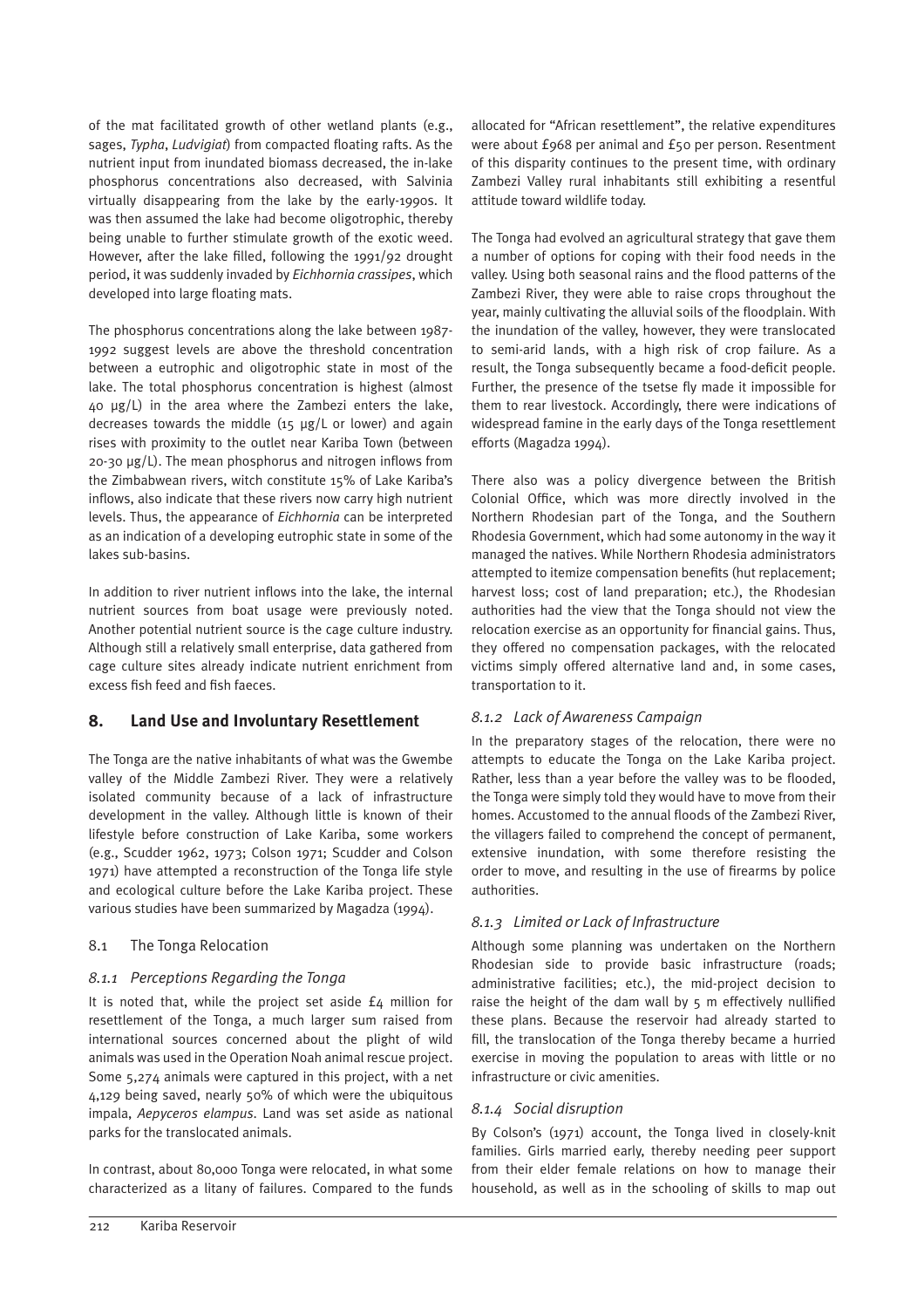their resource base so as to cope with seasonal changes and impacts of climate variation impacts on it. Further, the Zambezi River was a common resource, not a state boundary, with families regularly commuting across the river.

The flooding of the Gwembe valley sundered a once unitary ethnic group into Zambian (Northern Rhodesian) and Zimbabwean (Southern Rhodesian) subjects, with normal international laws of transboundary travel applying. Further, except for the Kariba border post, there were (and still are) no border post facilities along the 300-km length of the lake. Separated families, if they wish or need to visit, now have to travel hundreds of kilometers to find legal crossing points, and at a great cost to them, rather than simply canoeing across the river.

The second type of social disruption regarding the Tonga was that family groups were not necessarily relocated in the same areas. This broke down the peer support system, as mentioned above, that was needed by young families. Colson (1971) even cites cases of suicide among young wives attributed to sheer desperation.

#### *8.1.5 Ecological Disruption*

The Tonga were adapted to a combination of floodplain and rain-fed agriculture, while also being quite adept at a huntergatherer mode of subsistence, the latter being an important skill in times of drought.

The resettlement areas were radically different from the accustomed habitat of the Tonga. The hunter-gatherer options no longer existed, since the terrain consisted largely of *Colophospermum mopane* and *Combretaceae*. Further, hunting wild animals was strictly controlled by the Wildlife Management authorities in each territory. Little of the herbaceous vegetation components of vegetation, such as senkenene (*Paspalum paspaloides*), was present in the vegetation of the resettlement areas. Furthermore, it was no longer possible to use the fertile floodplain during the dry season for a second crop over the year. Instead, the Tonga had been reduced to one option; namely, hand-tilling semi-arid mopane woodlands in an area of highly erratic rainfall for only one harvest a year.

Magadza (1993) examined the food production and consumption patterns in Omay communal resettlement areas, determining that food consumption was below the recommended nutritional level, with . He further noted that attempts by agricultural experts to improve food security by introducing high-yield maize varieties made the communities more vulnerable to droughts, as they shifted from mixed cropping of drought-resistant crops to the new maize cultivars (Magadza 1993).

# *8.1.6 Economic Alienation*

As noted above, creation of Lake Kariba gave rise to new entrepreneurial opportunities in the fishery, tourism, and wildlife safari sectors, as well as public sector employment

opportunities. These new opportunities required skills and formal education portfolios lacking by the Tonga. Thus, as one elder remarked during a World Commission on Dams hearing, they watched while other ethnic groups exploited the resources of the valley that used to be their home. Further, while Lake Kariba could boast of a multi-million fishing industry, the Tonga remained a food aid-dependant group, even well after majority rule had been attained in both countries. The author also recalls married Tonga men attending primary education classes in the mid-1980s in order to improve their marketability on the employment market.

#### *8.1.7 What Has Been Learned?*

Although the Tonga case study is well documented, developers appear to have learned little from this experience. As in the Lake Kariba case, disputes between displaced communities and developers led to loss of life in the Lesotho Highlands project. In the case of the Zimbabwean Osborne Dam, villagers were simply moved to new areas, with no regard for the investments the villagers had previously made, in terms of fruit trees, etc. Further, in the Pungwe pipeline project in Zimbabwe, villagers were falsely promised piped water at their homesteads. Only 7 years after the Lake Kariba experience, Cahora Bassa caused another forced migration syndrome. The manner in which forced resettlement resulting from water resource development is managed is a matter of ethics, which are only subscribed to in varying degrees by governments and development lobbyists.

#### 8.2 Remedial Measures

Following the consultative process initiated in the Lake Kariba Case Study stakeholder discussions of the World Commission on Dams, there are moves to bring some of the Lake Kariba economic benefits back to the valley, in the form of improved infrastructure development and social services (e.g., education, health services). However, these efforts are being funded from donor sources, rather than from direct revenues from the Lake Kariba operations, thereby making their sustainability tenuous. In fact, no formula has yet been developed by the contracting states to address the Tonga resettlement issue.

#### 8.3 The Kariba Household Energy Anomaly

As indicated above, the Lake Kariba developers did not envisage a permanent post-project settlement at Kariba. Hawkes and Magadza (1988) conducted a survey of energy usage in the post-project Kariba Town, more than 20 years after completion of the dam. They found that every household in Kariba Heights, where white workers lived during the construction phase, was served by a 13.2-KW power supply, while the original black workers compound only had sufficient power for three 60-W light bulbs. In recognition of the postproject continuation of urban settlement, the Town Council established a township residence in 1978 called Nymhunga, with the first housing units not being electrified. Table 2 summarizes the electrification status of the various suburbs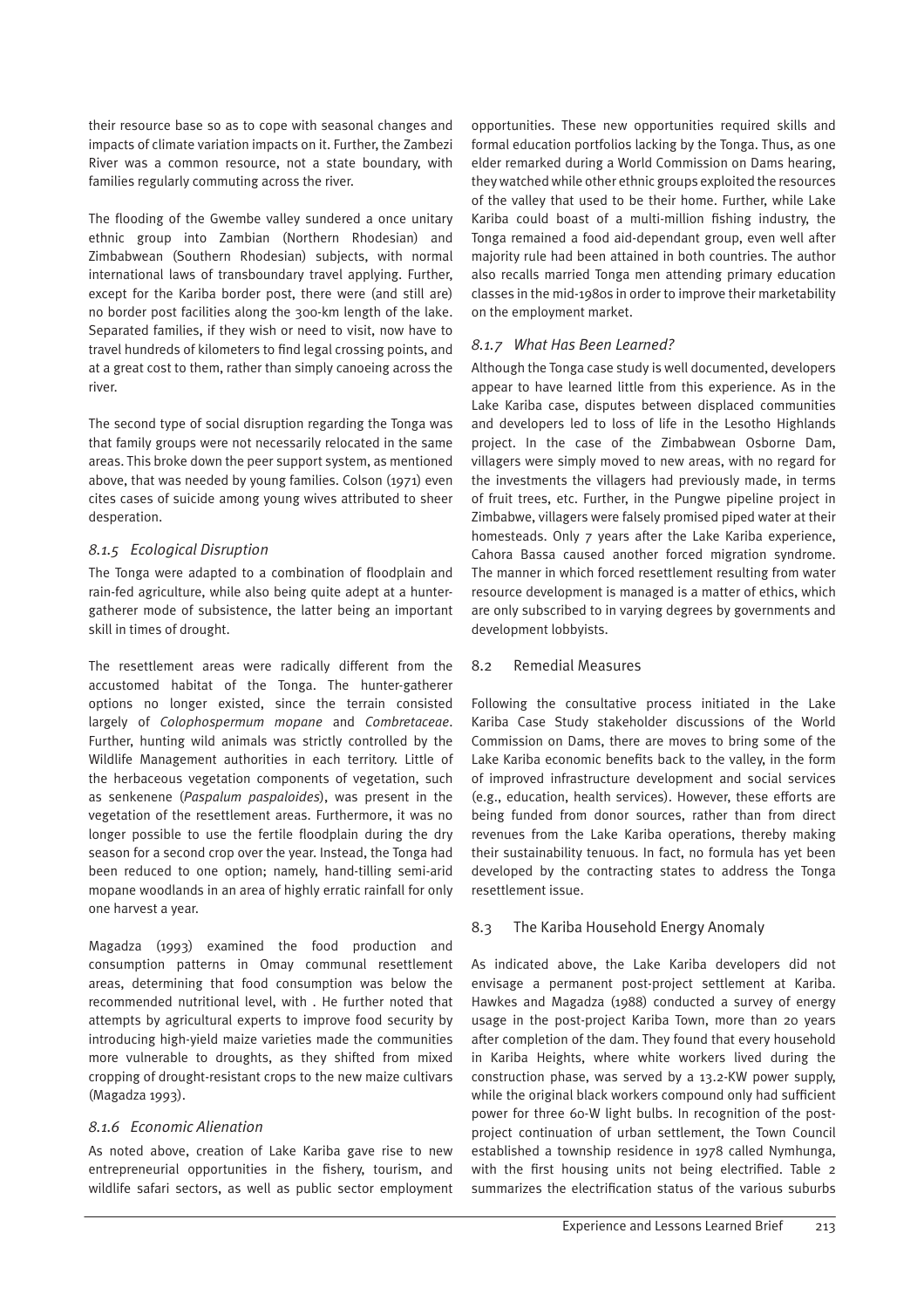in Kariba Town. Apart from the middle class suburb of Kariba Heights, all other sampled households either had no electricity or could not run heating appliances or refrigeration (including the Police Compound). Consequently, wood fuel was the main source of household energy, even though virtually all interviewees preferred electricity. At the time of the survey, the cost of legally-procured fuel wood was similar to that of electricity.

On the other hand, Kariba Town is tightly surrounded by a wildlife management area, to an extent that the Park boundary in Nyamhunga is only a few meters from the peripheral houses. Collecting any material from the Parks estates is a statutory offence, resulting in constant conflict between urban residents and wildlife management personnel, as well as frequent attacks of fuel wood poachers by wild animals, some being fatal.

#### 8.4 Secondary Social impacts

There also are secondary impacts from facilitating human migration onto the lake environs or vicinities. Infrastructure provision has enabled the penetration and settlement of once-remote areas at an unprecedented rate, and without due regard to the ecological consequences of such human transmigrations. Magadza (1993) noted that the population growth rate in the Omay Communal lands was 114%, due largely to migrants to the valley. Inappropriate land use by these migrants (namely maize production and livestock holding) has led to accelerated land degradation in the surrounds of the Zambezi Valley without the benefits of improved nutritional status, while also creating resource use conflicts in the valley (Magadza 1986, 1993). These have led to increased erosion, with streams that used to store dry season water in pools no longer able to do so because of siltation of the rivers (e.g., all the former pools in the Nyaodza River are now filled with sand).

# 8.5 Tertiary Social Impacts

An example of a tertiary social impact is the dramatic rise in sexually-transmitted diseases (STD) in the Lake Kariba environs. During the lake construction phase, the contractors supplied single quarter accommodation for laborers. At the end of the construction project, these one-room units became family homes. In a survey on energy usage, for example, the author observed a 15-member family living in one these small rooms.

The creation of a comparatively well-paid male workforce invariably attracted the attention of impoverished females in the area and further afield. Similarly, the creation of an artisan fishery resulted in the establishment of isolated "fishing camps" where the majority of fisher folk were male migrants from the hinterland villages. Of the fishermen in these camps, Wilson et al. (1995) wrote: "Because they receive income each week they are often visited by prostitutes from Kariba and even larger cities like Harare and Bulawayo, between pay days, when clients elsewhere have no money." Of Kariba Town itself, he noted: "It is an SDT treatment center for the town, lake shore and rural hinterland."

Figure 7 illustrates the trends in SDT and, by proxy, HIV, prevalent among antenatal clinic patients at Kariba Hospital. It also shows how much can be achieved by community education in HIV prevention. The data are from a collaborative project between the Canadian CIDA and the University of Zimbabwe Lake Kariba Research Station to address some of the impacts of hydropower development in the basin. In hindsight, it is now evident that if the project had factored in the issues of sexuality and provided family housing units for the construction workers, and the Department of Parks and Wildlife Management, through project funds, had planned structured fishing villages with necessary amenities, the Lake Kariba lakeshore settlements might not have become the highest STD risk area of Zimbabwe.

| <b>Electric service</b> |                               | Area                            |                   |           |                    |              |  |  |  |
|-------------------------|-------------------------------|---------------------------------|-------------------|-----------|--------------------|--------------|--|--|--|
|                         |                               | <b>Kariba</b><br><b>Heights</b> | Mahombe-<br>kombe | Nyamhunga | <b>Police camp</b> | <b>Total</b> |  |  |  |
| No electricity          | Not wired                     | 0                               | 33                | 15        | $\circ$            | 48           |  |  |  |
|                         | Not connected                 | $\circ$                         | $\mathbf{1}$      | 8         |                    | 10           |  |  |  |
|                         | Metered                       | $\mathbf 1$                     | 4                 | $\circ$   | $\circ$            | 5            |  |  |  |
| Paid by employer        | Load-limited                  | $\circ$                         | 22                | $\circ$   | 29                 | 51           |  |  |  |
|                         | Metered                       | 9                               | $\mathbf{1}$      | 3         | $\circ$            | 13           |  |  |  |
|                         | <b>Unspecified load-limit</b> | $\Omega$                        | 9                 | 0         | $\circ$            | 9            |  |  |  |
| Paid by resident        | $7.5$ amp                     | $\circ$                         |                   | 34        | $\circ$            | 41           |  |  |  |
|                         | $1 - 2.5$ amp                 | $\circ$                         | 3                 | 19        | $\circ$            | 22           |  |  |  |
| Total                   |                               | 10                              | 80                | 79        | 30                 | 199          |  |  |  |

**Table 2. Electrification Status of Surveyed Households in Kariba Town, 1988 (Units: Number of Households).**

Source: Hawkes and Magadza (1988).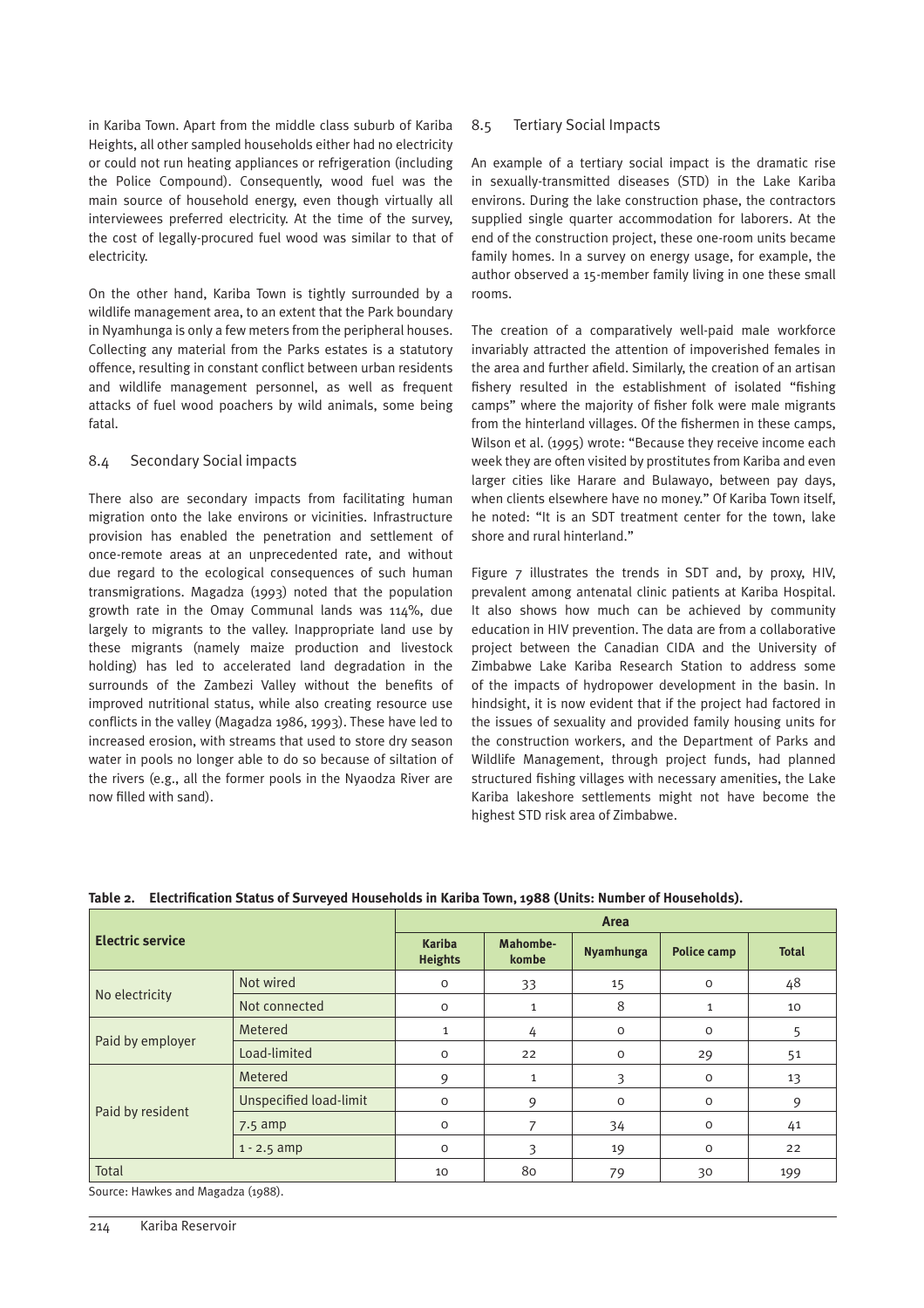

**Figure 7. Trend in Reduction of Sexually-transmitted Disease, Kariba.**

#### **9. Pest Control**

A major land use issue associated with Lake Kariba is pest control for vector-borne diseases. The issue arose out of the need to clear the Tonga resettlements of insect disease vectors. Although the resettlement areas were climatically unsuited for rainfed subsistence agriculture, it was assumed by administrators that the cause of the chronic food shortages was the inability of the resettled peasants to cultivate sufficient land to feed themselves because of lack of drought power. This was believed due to their inability to rear cattle because of Trypanosomaisis transmitted by *Glossina morsitans*. For over 30 years, therefore, some part of the Lake Kariba environment were sprayed with DDT and other insecticides to control the pest, with the intensity and frequency of spraying dependant on the tenacity of the fly to re-invade sprayed areas.

As access to the area improved over time, new areas opened for resettling other plateau farmers from congested Tribal Trust Land areas in the then-Southern Rhodesia, especially in the Gokwe area. In addition to cultivating food crops, these more entrepreneurial farmers started producing cotton, which also requires large quantities of pesticides to control pests. The need to control vector diseases in the resettlement areas led to prolonged use of residual and topical pesticides (e.g., DDT, dieldrin, endrin, endosulfan). While advances in research led to development of more environmentally-friendly methods for controlling the tsetse fly (e.g., odor-baited fly-trap; Torr et al. 1997), DDT remains the cornerstone of malaria vector control.

#### 9.1 Environmental Impacts of Pest Control

Magadza (1995) summarizes the impacts of tsetse fly control on terrestrial ecosystems, including levels of impacts in sprayed and unsprayed areas. The impacts are classified into presence of DDT, observed mortalities during application, changes in species abundances, and species' loss. These impact levels are examined for numerous ecological categories, including soil, invertebrates, lizards, birds, mammals and fish communities. It is clear that the program had significant impacts on terrestrial ecosystems surrounding the lake during the assessment period. Magadza (1995) estimated that as much as 20 species insectivorous of bats were missing in the operation area. An assessment of the DDT impacts by the Natural Resources Institute (Douthwaite et al. 1994) revealed that bat puppies were intoxicated by the DDT in their mother's milk, leading to reproductive failure.

#### 9.2 Impacts on Aquatic Ecosystems

The pest control program has facilitated accumulation of persistent pesticide pollutants in aquatic ecosystems. Studies (e.g., Berg et al. 1992; Berg and Kautsky 1994), show that, by the mid-1990s, there were measurable levels of persistent organochloride pollutants in Lake Kariba ecosystem organisms, including birds of prey and diving birds. Further, Douthwaite (1992) found sufficient DDT in Lake Kariba cormorants to cause egg thinning and reproductive failure.

The impacts of DDT on fish populations have not been fully assessed. Although DDT levels in various fish species have been made, no assessment of the biological impacts of these levels have been made. However, studies by Sanyanga (1996) on *Synodontis zambeziensis* showed a much smaller proportion of reproductively active males than previously existed, even though the juvenile sex ratio was almost equal.

#### 9.3 Impacts on Human Health

There are no direct studies of the impacts of the pest control program on human health. The data in Table 3, however, suggests that, based on known impacts of DDT elsewhere, it is likely there are pest control impacts on human health that simply not have been monitored. The paradox of DDT usage in the Lake Kariba environments is that, although the pesticide is banned for agricultural use, Zimbabwean health authorities maintain that DDT is still the most effective answer to malaria control.

| <b>Area</b> | Land use characteristics | Mean age<br>of mothers | <b>Sum PCB</b> | pp-DDE | pp-DDT | <b>Sum DDT</b> | <b>Ratio</b><br><b>DDT/DDE</b> |
|-------------|--------------------------|------------------------|----------------|--------|--------|----------------|--------------------------------|
| Kariba      | DDT for vector control   | 23                     | 2.78           | 13,606 | 9,080  | 25,259         | 0.6                            |
| Kadoma      | Cotton                   | 22                     | 59.55          | 5,049  | 1,254  | 7,047          | 0.2                            |
| Esigodini   | Subsistence farming      | 25                     | 13.27          | 1,176  | 250    | 1,607          | 0.22                           |

**Table 3. Comparison of DDT, DDT Derivatives and PCB in Mother's Milk (Concentration in ng/g milk fat).**

Source: Adapted from Chikuni et al. (1997), as cited in Magadza (2002).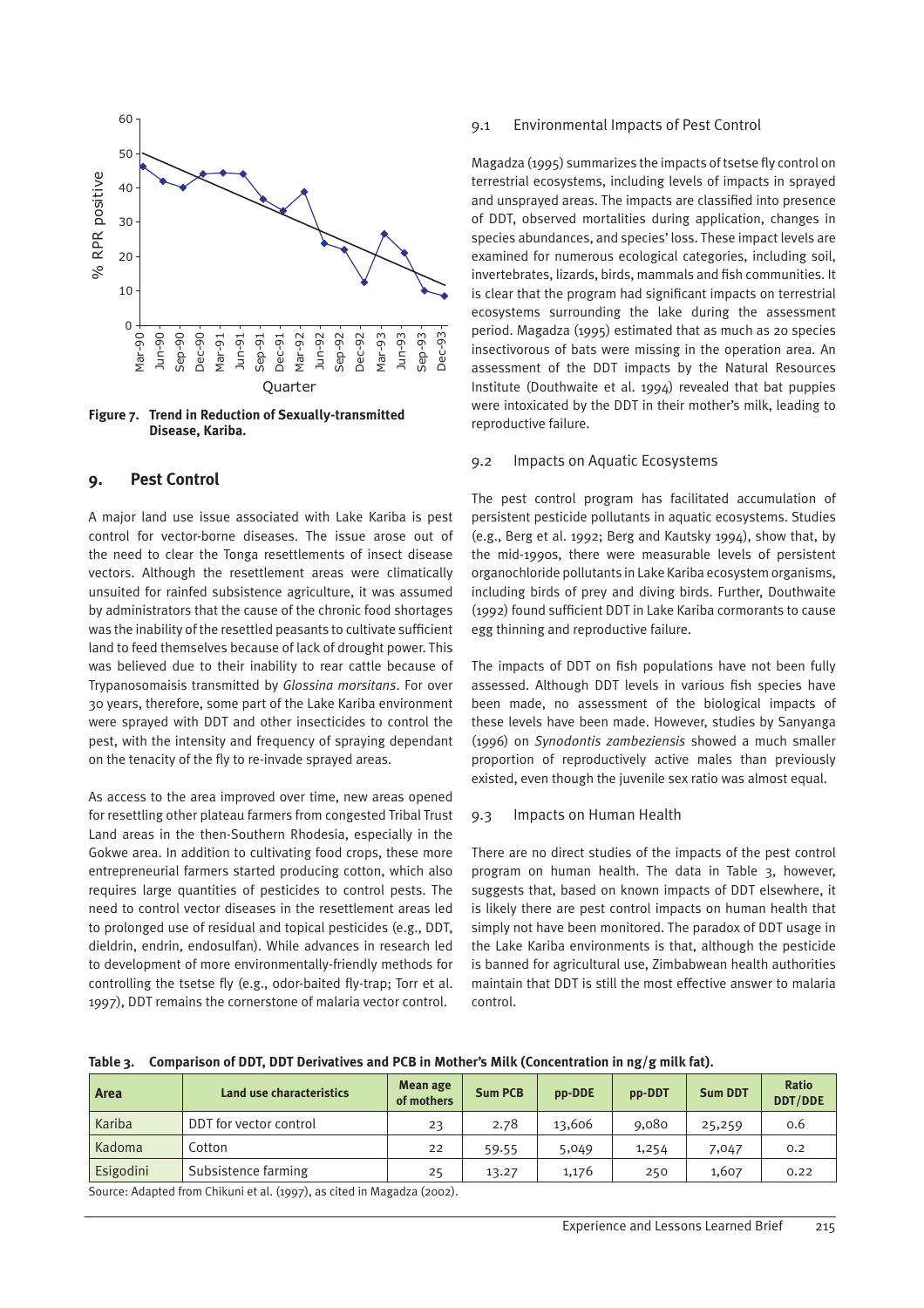#### **10. Governance and Institutional Arrangements**

The Zambezi River Authority has its historical origins in the Central African Power Corporation (CAPCO), which was set up as a jointly-owned company by Southern and Northern Rhodesia. The corporation was dissolved in 1987, due to the politically-inequitable distribution of assets, and the political culture in which it operated before the Zimbabwean elections.

The CAPCO mandate was primarily engineering in nature, including the following:

- Monitoring the hydrology of the basin with respect to lake level management and flood control;
- Monitoring and recommending remedial measures in regard to dam wall safety; and,
- Generating bulk electricity and selling it to territorial energy authorities.

Figure 8 illustrates the institutional governance structure of Lake Kariba and its catchment. Central to this structure is the role of the Zambezi River Authority (ZRA). The ZRA operates under the mandate of an Operational Charter given it by the Intergovernmental Ministerial Council composed of representative ministries from Zambia and Zimbabwe. The functions of the Council are governed by the Interministerial Council Bilateral Treaty between the contracting parties, with the ministers from the respective countries reporting to their Parliaments.

The Interministerial Council Bilateral Treaty provides for establishing a Board whose composition must reflect representational equity between the contracting states, as well as relevant expertise in engineering and financial skills, with the duties and obligations of the Zambezi River Authority set out in Article 9 of the agreement. The agreement states "The functions of the Authority shall be to:

a) operate, monitor and maintain the Kariba Complex;





- b) in consultation with the National Electricity Undertakings, investigate the desirability of constructing new dams on the Zambezi River and make recommendations thereon to the Council;
- c) subject to the approval of the Council, construct, operate, monitor and maintain any other dams on the Zambezi River;
- d) collect, accumulate and process hydrological and environmental data of the Zambezi River for the better performance of its functions and for any other purpose beneficial to the Contracting States;
- e) in consultation with the National Electricity Undertakings, regulate the water level in the Kariba reservoir and in any other reservoirs owned by the Authority;
- f) make such recommendations to the Council as will ensure the effective use of the waters and other resources of the Zambezi River;
- g) liaise with the National Electricity Undertakings in the performance of its functions that may affect the generation and transmission of electricity to the Contracting States;
- h) subject to the provisions of Article 13, recruit, employ and provide for the training of such staff as may be necessary for the performance of its functions under this Agreement;
- i) from time to time and subject to the approval of the Council, make such revisions of salaries, wages and other remuneration to its employees as it considers appropriate;
- j) submit development plans and programmes to the Council for approval;
	- k) give effect to such directions as may, from time to time, be given to it by the Council;
	- l) carry out such other functions as are provided for in this Agreement or are incidental or conducive to the better performance for its functions."

Although these arrangements have been derived via bilateral negotiations between Zambia and Zimbabwe, in their sovereign rights as members of the Southern African Development Council (SADC), management of the entire Zambezi River basin also is under the purview of the SADC Protocol on Shared Water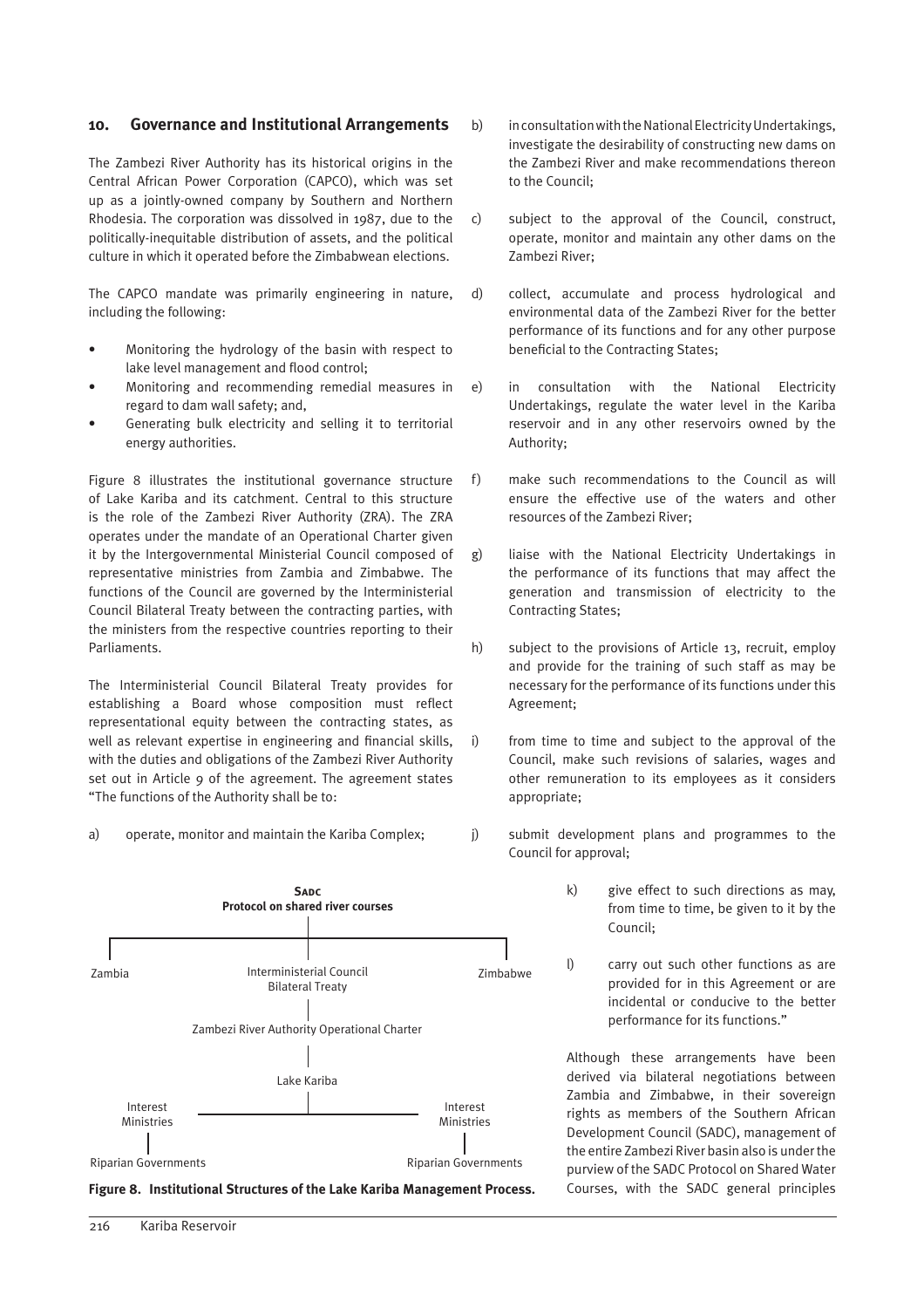enunciated in Article 2 (see (http://www.thewaterpage.com/ SADC). This protocol, whose jurisdictional powers and legal status, although framed in compelling language as "Member States shall...", are not explicit, sets the framework for water resource development and water quality management.

Reflecting its bilateral nature, the Interministerial Council Bilateral Treaty defines the Zambezi River as "that part of the Zambezi River common to the borders of the two States" (Article 1). This designation covers only some 700 km of the river between Kazungula and Villa do Gumbo. Thus, for integrated, basin-wide management of Lake Kariba, ZRA relies on other international instruments and initiatives, including the SADC Protocol on Shared Water Courses, SADC Zambezi River Action Plan (ZACPLAN), and territorial legislation in relevant states. ZACPLAN identifies management issues at the drainage basin level, and makes recommendations to the riparian states on methods for addressing the identified issues.

To rationalize the hitherto-uncontrolled development activity in the Lake Kariba environs, the Zimbabwe Government, through its Department of Physical Planning, produced the Kariba Combination Master Plan 1998 (Kariba Lakeshore Combination Master Plan Preparation Authority 1998), which covers the Administrative districts surrounding the lake. The plan sets out guidelines for the development and utilization of such natural resource-related components as agriculture, fishing, wildlife, forestry and tourism.

The plan also attempts to establish guidelines for developing infrastructure and clarifying administrative jurisdictional interests and boundaries. This concept has since been extended to the Zambian foreshore. Finally, the plan attempts to outline implementation strategies and identify appropriate agencies and institutions for its various aspects. This combination master plan is the nearest semblance to public participation of lake and lakeshore users in the Lake Kariba management process. Lakeside users, through their local authorities, can provide inputs into resource management issues and, where appropriate, levy resource users to fund the management costs.

Historically, ZRA and its predecessor is probably one of the fully-functional binominal management institutions. The essence of its success is in the committed funding of its operations with revenues from the energy-generating authorities in the riparian states, with only specific projects being funded through donor funds.

There are, however, a number of existing ground-level operational contradictions. That portion of Lake Kariba in Zimbabwe territorial waters is administered as a national park, to control user activities on the lake and regulate the fishery industry. Further, there are areas adjacent to the lake on the Zimbabwean side dedicated to wildlife conservation and tourism. No such facilities, however, exist on the Zambian side. On the Zimbabwe side, various departmental agencies regulate urban development and planning, while similar facilities in Zambia are only weakly developed. Further, departmental authorities within the riparian states often proceed with activities directed by their respective authorities, sometimes in contradiction to the overall ZACPLAN. One reason for this hiatus is that most state institutions and their relevant legislations predate the bilateral agreement between Zambia and Zimbabwe, with no subsequent facilitation for harmonization between institutional operations.

A further weakness of Lake Kariba governance is the virtual non-existence of interagency cooperation, both at territorial and transboundary levels. This reflects the governance style of the respective governments, which provides little opportunity for non-governmental institutions to be directly involved in the management process. As an example, before ZRA established its water quality monitoring facility, the University of Zimbabwe had established a research facility dating back to the early days of the lake. Similarly, the United Nations Food and Agriculture Organisation (FAO) established a fisheries research laboratory to study the lake's limnology and fisheries development. This facility is now called the "Lake Kariba Fisheries Research Institute" and is administered by the Zimbabwean Department of National Parks and Wildlife Management. No existing mechanism either recognizes or provides for the close cooperation between these institutions and the ZRA, the latter left to the discretion of relevant officers. As a result, the overall performance of the institutions is somewhat below optimum achievement.

One of the outcomes of lack of cohesive interagency cooperation is the virtual absence of any vestiges of integrated water resource management in the basin. As a result, resource use and management activities within the basin are poorly coordinated, including for the following reasons:

- Low level of awareness of integrated water resources management among the basin communities. Even where basin catchment management authorities have been established according to SADC requirements, the main concern is water supply;
- Poor connectivity and communality of management concerns among basin communities. Cotton growers in the Gokwe areas, for example, have little in common with the floodplain communities of the Upper Zambezi Barotse flood plain; and,
- Inadequate infrastructure and institutional development for basin-wide integrated water resource management. At the level of economic and human development, the infrastructure and institutional resources required to implement a basin-wide integrated management program, such as the kind seen at the North American Great Lakes, simply are not yet readily available in the Lake Kariba basin.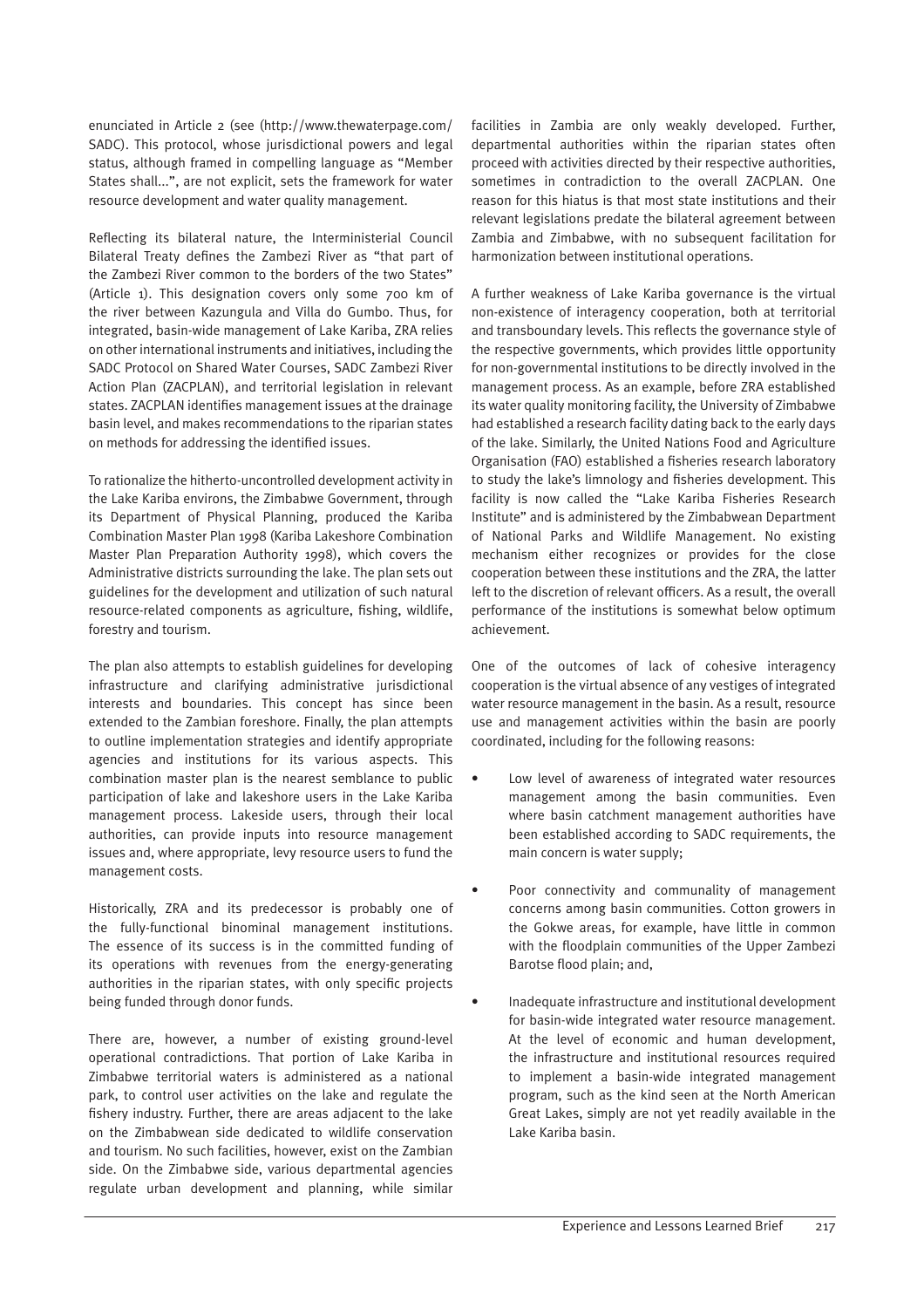#### **11. Research**

The established facilities that do research on Lake Kariba include:

- University Lake Kariba Research Station (formerly Nuffield Kariba Research Station);
- Aquatic Division, Department of National Parks and Wildlife Management, Government of Zimbabwe; and,
- Zambezi River Authority.

There also are various other institutions, both local and overseas, that have done research on the lake, including:

- Zimbabwe Government Ministry of Health Blair Laboratory;
- The Danish Bilharzia Laboratory, Charlottenlund;
- University of Lund, Sweden;
- University of Colorado, USA;
- Various British technical colleges;
- University of the Witwatersrand (until 1980);
- University of Zimbabwe, Faculty of Agriculture;
- University of Zimbabwe, Centre for Applied Social Studies; and,
- University of Zambia.

More than 200 publications have been produced on Lake Kariba and its environment, including nearly 20 post-graduate dissertations and theses.

While the local institutions have met the basic expenditures of salaries and services, the research costs have essentially been funded by donor agencies. Although this has provided essential funding, at times it has also lead to donor hegemony, in which the propensity of guest participants to advance their research interests has marred project performance. Furthermore, donordriven programs tend to be exclusive, resulting in diminished cooperation between local organizations working in the same area, as well as uncoordinated, sometimes competing efforts. Finally, donor initiatives often are predicated by undertakings by beneficiary institutions and governments to subsume responsibilities for continued funded of activities at the end of the donor-funding period, which unfortunately are rarely honored.

In spite of such difficulties, however, research efforts on Lake Kariba have resulted in significant insights over the years into the implications of water resource development of the magnitude of the lake. Useful knowledge on ecosystem evolution and management of large reservoirs has been acquired, as well as insights into the social consequences of development projects that result in large-scale involuntary resettlement. Other useful information exists on the impacts of pesticide use in vector control, as well as a working model of the likely impacts of climate change, and the level of economic impacts of such climate-induced perturbations on the Lake Kariba system. There also are engineering lessons garnished from the construction of the Lake Kariba Dam and its subsequent maintenance.

#### **12. Analysis**

#### 12.1 The Legal and Institutional Framework

The legal and institutional framework for the management of Lake Kariba and its resources is discussed by Syampangu (1998), and summarized by Nyambe (2001). Nyambe lists 18 separate legislative items in Zambia applicable to Lake Kariba and hinterland administration, while he lists 9 for Zimbabwe. This legislation has overlapping jurisdictions whose applications are not always coordinated, since there are vertical ministerial command structures. None of this territorial legislation provides for lateral links with the Zambezi River Authority, one reason for this legislative and administrative multiplicity being that much of it predates the Zambezi River Authority Act.

Recognizing the limitations imposed on the Zambezi River Authority, moves are underway to form a basin-wide commission, the Zambezi River Commission (ZAMCOM). The provisions of the proposed commission are not yet known. However, unless issues of territorial sovereignty are adequately addressed, and territorial legislations revisited to ensure a workable dovetailing of the commission's jurisdiction and those of participating states, there is a danger the commission would be constrained in addressing basin-wide watershed management issues, in much the same way as the SADC protocol has limited, if any, jurisdictional authority. What is needed are legal documents that are more than framework agreements; rather, they must be instruments in which the issue of sovereignty, paramount in the SADC Protocol on Shared Waters, takes cognizance of shared interests in the water resources of the basin as a whole.

The lack of a framework in which stakeholders and nongovernmental organizations can participate in resource management issues is a severe curtailment to the evolution of community responsibility in environmental management and resource stewardship. On the Zambian side of the lake basin, the fisheries resource local management was under the jurisdiction of local chiefs (Siyampaku 1998), while resource management of the lake on the Zimbabwe side was firmly in the hands of the central government. Siyampaku (1998) notes that, in the early period of the Lake Kariba fishery in Zambia, the chiefs enforced closed seasons during the breeding period, ensuring that nurseries were not fished. As local communities authority diminished, however, the fishery suffered from overfishing and disregard for conservation measures. The recentlyadopted Kariba Combination Plan, which purports to reinvest local responsibility in local lakeshore communities through local authorities, may help address this issue.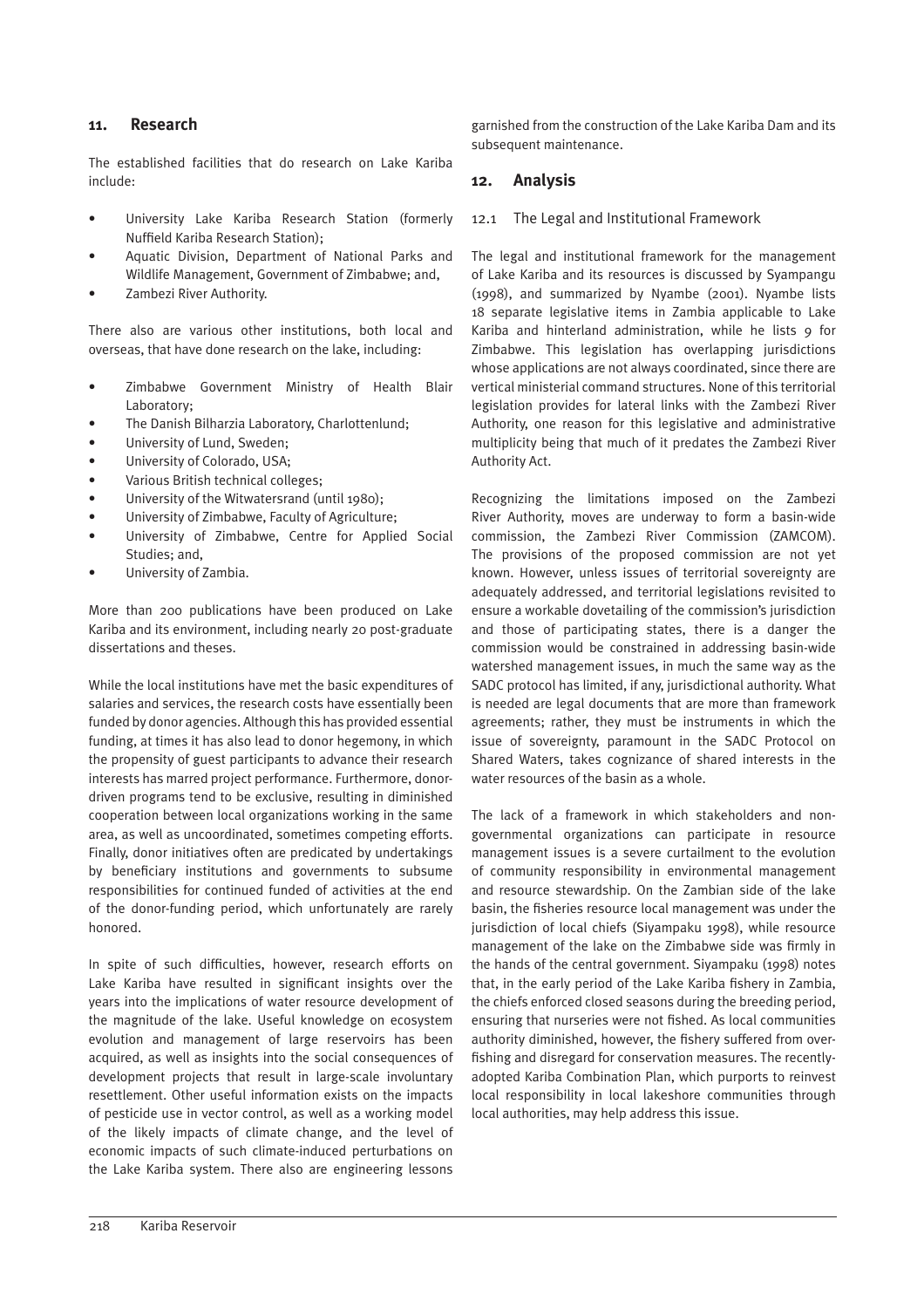#### 12.2 The Climate Issue

Although observational data on climate trends for the area are exploratory, global trends and experimental modeling data strongly suggest the need for a precautionary approach. The past two decades have seen shifts in the frequencies of extreme events, and therefore, the management of Lake Kariba, as well as planning for future reservoirs on the Zambezi River, must take the climate trends into consideration. As previously noted, the power generation from Lake Kariba has fallen below the design capacity, with analysts suggesting long periods of low lake water levels are part of the explanation (e.g., see Hulme 1996). Conversely, the watershed can experience flush floods during wet years, as those discussed by Vas (2000), and which illustrate the important role large reservoirs can play in flood management. In 1978, neither Lakes Kariba or Cahora Bassa had sufficient water storage capacity to control the flooding; in contrast, Cahora Bassa, more by good fortune than design, had sufficient storage capacity in 1997 to attenuate downstream flooding. In the 1978 flood, Vas (2000) cited poor communication as a major contributing factor in the failure to warn downstream communities in time. Fortunately, telecommunications and satellite flood warning facilities are now well developed. What is now needed is a joint flood management protocol among the basin states to coordinate flood management, as well as established community responses to flood threats.

#### 12.3 Environmental Issues

The most problematic area in managing Lake Kariba and its watershed probably is that of environmental management (i.e. managing land use in the basin; water quality of inflow rivers; invasive species; etc.). As previously noted, other than for the main Zambezi River, these issues are managed by various territorial institutions and riparian states. The capacity of each riparian state to implement the provisions of the relevant statutes, however, is relatively weak. Further, the Zambezi River Authority Act restricts ZRA jurisdiction to that segment of the Zambezi River where it forms the Zambia-Zimbabwe common boundary, thereby restricting ZRA to deal only with water-related environmental issues of the lake itself. With appropriate statutory authority, however, it is hoped the proposed ZAMCOM can address these issues at the drainage basin level. Nevertheless, whatever institutional structures are eventually adopted, the riparian states must be prepared to provide substantial funds to guarantee the success of the commission's programs. The current riparian programs depend largely on donor-funded initiatives, through the Zambezi River Action Plan (ZACPLAN).

#### 12.4 Displacement

Because there was no Environmental Impact Assessment conducted prior to implementation of the Kariba Dam construction project, not only was there limited knowledge of the area's animal and plant ecology, but also little knowledge of the Tonga population of the Gwembe valley. Further, the

downstream impacts of the Kariba project, in both ecological and human terms, was never considered. The Tonga led a riverine livelihood and culture, and their resettlement resulted in physical, economic and cultural displacement. Although the severity of the impacts of this displacement was little understood at the time, even when the predicament of the Tonga came to be known, they lacked the necessary advocacy skills to be able to respond appropriately. In fact, for more than a half-century now, they have remained the least-developed communities in both Zambia and Zimbabwe.

As noted by the World Commission on Dams, communities that do not own land or other visible assets are often marginalized by projects such as the construction of Lake Kariba. Ownership in this case is defined within the Western culture context, which has limited understanding of traditional law ownership in an overall communal ownership setting (e.g. the formalized communal lands tenure of southern African states). However, there are clearly defined individual and communal property rights in these communities which are lost when the communities are displaced. In the case of Lake Kariba, although the displaced Tonga were allocated alternative land, it could not replace their ecological and cultural ties with the Gwembe valley flood plain ecosystem. It is this loss, which is not measurable in material terms, that has caused long lasting trauma in the Tonga community.

In the project planning phase of large reservoirs like Lake Kariba, therefore, it is necessary that the ecology of the communities to be displaced is understood, and that any deficits arising from relocation be fully appraised. It also must be appreciated that, although the land that they occupy might be state land, the tenure and ownership perceptions of the concerned community might be at variance with those of the state and, as in the case of Lake Kariba, may predate the state itself.

The Tonga appreciate how the sacrifice of their land has benefited the sub-region, as exemplified by the bright lights of Kariba and Siyavonga Towns; luxury cruises on the lake; and expensive holiday cottages by the lakeshore. At the same time, however, the Tonga resettlement areas have sparse education, health and other benefits related to development of Lake Kariba. Such basic services also would have been made available to them if the Tonga had been given a share in the Kariba benefits via levying the power producers a development levy for the resettlement area, even if only for a limited number of years.

#### 12.5 Integrated Watershed Management and Public Participation

Integrated watershed management is now the key approach in the developed world to managing water resources within river or lake basins. The land user is ultimately the key player in implementation of integrated watershed management in this approach, thereby also being the key participant.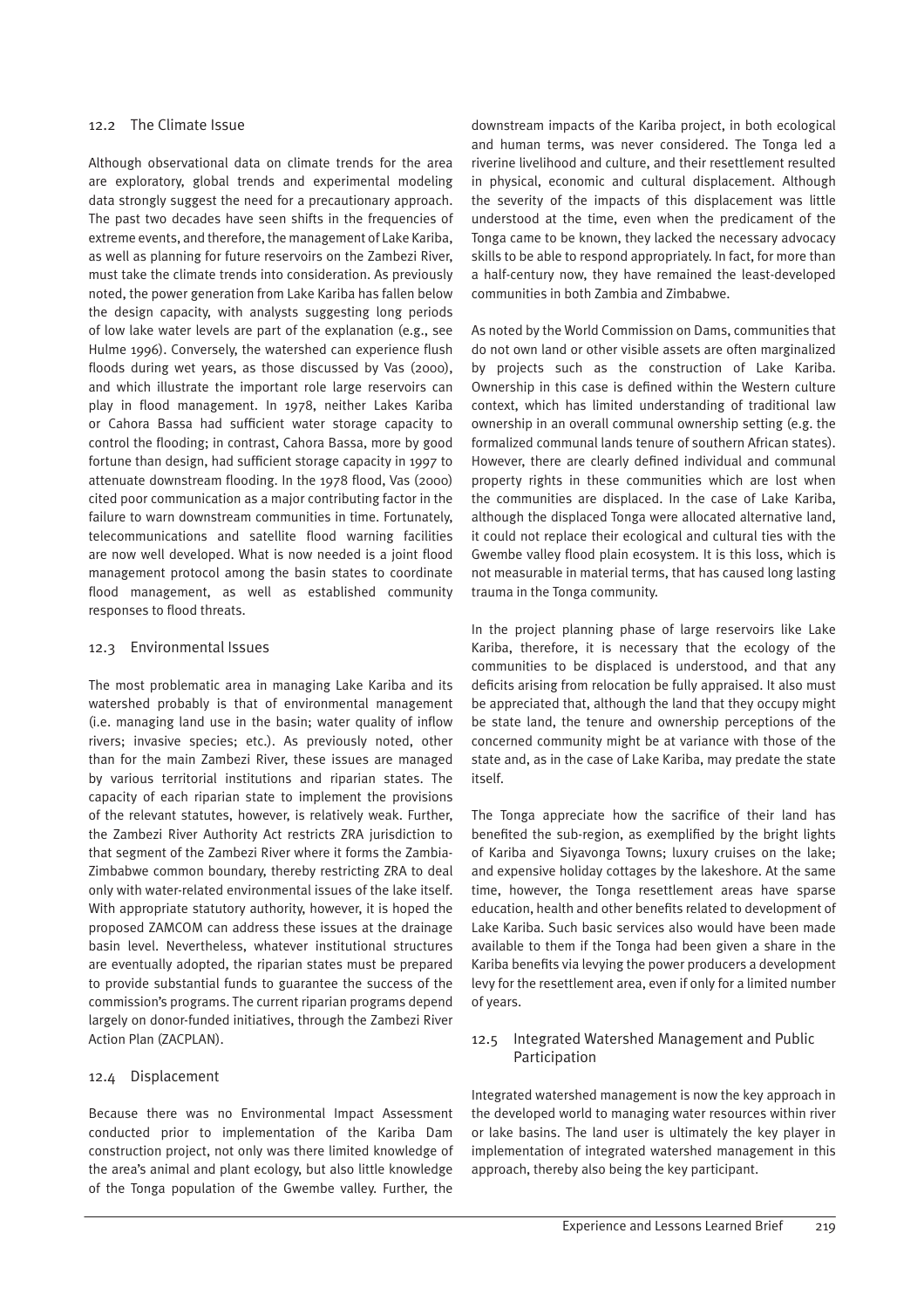In integrated watershed management case studies (e.g., Lake Biwa; Lake Champlain), specific attributes of basin citizens include the following:

- High literacy rate;
- High Human Development Index (HDI);
- Good access to lake basin information;
- High level of community concern about lake basin issues;
- Shared values in the environmental health of the lake and its basin;
- Citizen-driven environmental policies and programs;
- High per capita income;
- Low dependence on use of primary natural resources (e.g., fuel wood); and,
- Adequate financial resources in the basin to support citizen-driven management programs (e.g., the tourist industry in the Lake Champlain basin generated US\$3.8 billion in the 1999 financial year).

Developing country lake basins (e.g., Lake Kariba), have few, if any, of these attributes available to them. Thus, public participation in lake basin management programs is generally lacking, with management activities being left to state institutions, whose main approach is to enforce state regulations, even though basin citizens often have limited knowledge of the lake management issues.

Schramm and Rubin (1999) outlined a protocol for establishing an integrated watershed management process, which assumes some of the above-outlined basin community attributes. They cite the following management principles as common to all Environmental Management Systems:

- A policy articulating a commitment to a specific level of environmental performance;
- Measurable quantity and quality objectives and performance targets;
- A planning process and strategy to meet the commitments;
- An organized institutional structure to execute the strategy;
- Implementation programs and support tools to meet objectives;
- Communications and training programs; and,
- A measurement and review process to monitor progress.

It is clear, however, that the Lake Kariba drainage basin does not measure up to their assumptions. On the other hand, Sheng (2001) outlined some issues in integrated watershed management in developing countries. Based on his analysis, the Lake Kariba watershed management process, as encapsulated in the ZRA mandate, is that of protecting "downstream investments", including:

Ensuring adequate water supply for hydroelectric operations;

- Safeguarding the safety of the dam wall; and,
- Monitoring water quality in regard to eutrophication threats (e.g., noxious weeds).

The management issues do not consider the needs of watershed users. Thus, upstream basin users have no incentives to cooperate in ZRA management interests. Thus, no communality of interest exists in regard to integrated watershed management, a syndrome that Sheng (2001) depicts as a typical problem regarding integrated watershed management efforts in developing countries. This represents a crucial finding in planning integrated watershed management efforts in the Lake Kariba drainage basin.

# **13. Lessons Learned**

The lessons learned in the case of Lake Kariba include the following:

- A detailed investigation of the dam site geology is essential, since non-conforming geological features can lead to expensive, recurrent maintenance costs in the post-project phase;
- Large reservoirs located on, or near, geologic fault lines can cause significant, recurrent seismic activity, leading in some cases to loss of human life and significant property damage;
- The creation of large, relatively deep reservoirs can generate new ecological niches, which may require ecological manipulations to optimize ecosystem functioning;
- Reservoirs can create new opportunities that indigenous people may not share in without assistance;
- Forced relocation of poor communities in the course of water resource development, can lead to long-lasting, trans-generational social traumas; accordingly, reservoir planning must be explicit in addressing community needs, with equity issues in the sharing water resource development benefits being explicitly considered;
- Although decisions concerning the welfare of the Tonga people, and indeed any politically-weak community, may appear to have been influenced by perceptions of race, these perceptions were basically class prejudices; thus, there is a need for honest dialogue between developers and those likely to be affected by the development including, if necessary, appropriate facilitation by neutral parties;
- New opportunities offered by reservoir environments can raise issues of equity in resource access; accordingly, reservoir developers should anticipate this situation by identifying community sectors requiring education, finances and skills to compete with better-advantaged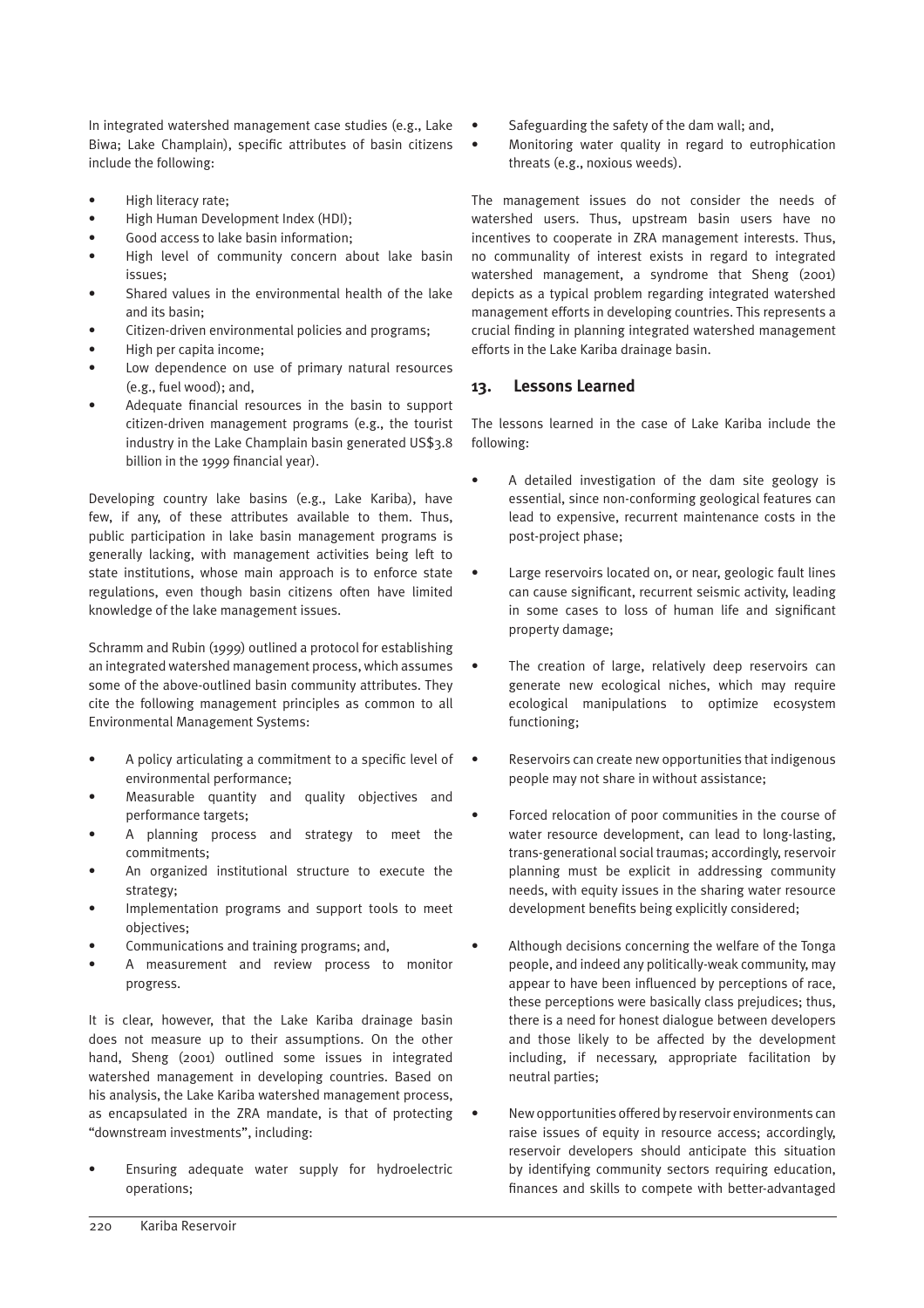communities in regard to new reservoir resources and opportunities;

- Reservoir watersheds undergo constant change, some of which may be triggered by establishment of the reservoir itself; thus, post-project integrated watershed management efforts must be part of reservoir planning;
- Successful management of trans-boundary reservoirs with international watersheds is predicated on peaceful coexistence and international cooperation;
- There is need for greater coordination of research activities by relevant institutions, in order to maximize research results;
- There is a significant need for information dissemination on issues pertaining to Lake Kariba and its environments; and,
- There is need for the development of strategies applicable to integrated watershed management concepts in developing countries that recognize special circumstances in the socioeconomic and human development status of watershed user communities in developing countries.

# **14. Conclusions**

Lake Kariba has a complex socio-political history. Envisaged as an engine of economic development, the location of the Lake Kariba dam was a result of both technical and political considerations; technical in that it was thought more hydrologically stable than the competing Kafue Gorge site in Zambia; political in that it assuaged the apprehensions of a minority white government in Southern Rhodesia of investing a strategic development facility in a country that could conceivably be governed by a majority black government. Further, the reservoir was designed during a period when human rights, social justice and equity in relation to colonial subjects were secondary concerns, as well as a period when environmental management was an emerging discipline in an era when engineers were an awesome community capable of harnessing nature's energy potential for the development of central southern Africa. Consequently there was little assessment of the potential environmental and social impacts of the proposed reservoir.

Only sparsely populated during the planning and construction period, the portion of the Lake Kariba catchment has been increasingly industrialized in the Zimbabwean sector, with more settlers also moving onto the headwaters floodplain of the Barotse flood plain. Further, the realization early in the lake's establishment that riverine fishes could not utilize the lake's pelagic zone led to the introduction of *Limnothrissa* and other cichlid fishes from the Kafue and Bangweulu flood plains. Although affirmatively-introduced species, other invasive species also established themselves in the lake.

The development of the lake's hinterland, including changes in population density and land use intensification, as well as upstream discharges of inadequately-treated wastes, especially in Zimbabwe, has generated increasing loads of eutrophicating chemicals, with the lake showing incipient signs of eutrophication with the invasion of the lake by water hyacinth. The control of veterinary and human pests has resulted in pesticide accumulation in the lake, as well as indications of heavy metal accumulation. The growth of Kariba Town and Siyavonga, and the establishment of many fishing camps with minimum town planning directives, as well as a growing tourism industry, has resulted in localised offshore microbial pollution, as well as waterborne disease vectors, including bilhartzia transmitting snails. Further, the geological response of the basin to the lake's establishment has been the reactivation of seismic activity in the valley, although the frequency and intensity of the tremors has declined with time.

In summary, the Lake Kariba project was conceived in an unstable political environment, involving racially- and politically-polarised communities. The contracting parties (Governments of Zambia and Southern Rhodesia) were on hostile terms for one-and-one decades, with the border between the two countries closed. Although management of the facility was in the hands of a company jointly owned by the two governments, CAPCO in Zambia was seen by many largely as a Rhodesian entity. Zimbabwe perceived itself in a "minority shareholder" position at its independence, necessitating renegotiation of a new equitable distribution of the Lake Kariba facility assets, together with establishment of a new management institution.

Another noteworthy observation is that the relocation of the Tonga community occurred at a time when issues of human rights, equity and racial equality were poorly developed. Even though the Tonga case study is now well documented, the so-called impacts assessments were conducted at that time more as a means of satisfying funding conditions, than in consideration of the welfare of the affected communities. As a result, translocation of the Tonga, with no acclimatization program in their new habitat, had both environmental and sociological impacts. The need to combat pathogen vectors, for example, resulted in environmental contamination processes with measurable adverse ecological impacts.

Therefore, although a clear governance structure is now in place in regard to Lake Kariba, there still is an overriding need for better coordination of lake management activities.

# **15. References**

Arnell, N.W. 1999. "Climate change and global water resources." *Global Environmental Change* 9 (Supplemental Issue): S31-S50.

Balon, E.K. and A.G. Coche (ed.). 1974. *Lake Kariba, a manmade tropical ecosystem in Central Africa*. Dr Junk Publishers: The Hague.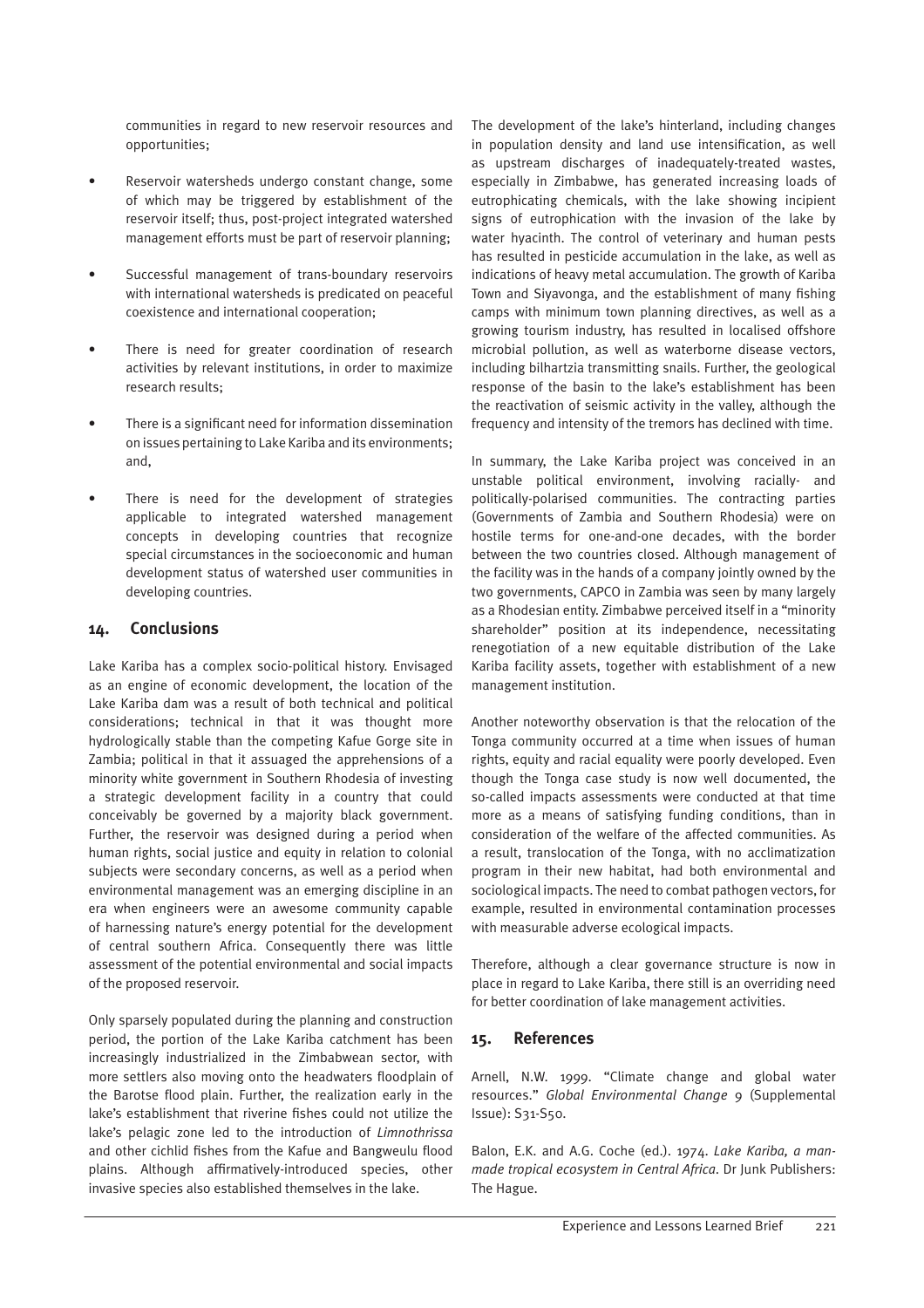Berg H., M. Kiibus and N. Kautsky. 1992. "DDT and other insecticides in the Lake Kariba ecosystem." *Ambio* 21: 444- 450.

Berg, H. and N. Kautsky. 1994. *Persistent Pollutants in the Lake Kariba Ecosystem, a Tropical man-made Lake*. CIFA/94/ Sem.A.8, Harare.

Bingham, M. 2000. "Land use changes on the floodplains of The Upper Zambezi in Western Zambia." In J. Tiberlake (ed.). *Biodiversity of the Zambezi Basin Wetlands*. The Zambezi Society: Harare, Zimbabwe.

Chifamba, P.C. 2000. "The relationship of temperature and hydrological factors to catch per unit effort, condition and size of the freshwater sardine, *Limnothrissa miodon, (Boulenger)*, in Lake Kariba." *Fisheries Research* 45: 271-281.

Chikuni, O., A. Polder, J.U. Skaare and C.F.B. Nhachi. 1997. "Evaluation of DDT and DDT Residues in Human Breast Milk in the Kariba Valley of Zimbabwe." *Bull. Environ. Contam. Toxicol*. 776-778.

Colson, E. 1971. *The Social Consequences of Resettlement: The Impact of Kariba Resentment upon the Gwembe Tonga*. Manchester University Press: Manchester, United Kingdom.

Cronberg, G. 1997. "Phytoplankton in Lake Kariba, 1986-1990." In J. Moreau (ed.). *Advances in the Ecology of Lake Kariba*. University of Zimbabwe Publications: Harare.

Douthwaite R.J., C.W. Hustler, J. Kruger, and A. Renzoni. 1992. "DDT residues and mercury levels in Reed Cormorants on Lake Kariba: A hazard assessment." *The Ostrich* 63: 123-127.

Douthwaite, R.J. and C.C.D. Tingle. 1994. *DDT in the Tropics: The impact on wildlife in Zimbabwe of ground-spraying for tsetse fly control*. Natural Resources Institute: Chatham, United Kingdom.

Feresu, S. B. and J. Van Sickle. 1990. "Coliforms as a measure of sewage contamination of the River Zambezi." *Journal of Applied Bacteriology* 68: 397-403.

Hawkes, R. and C.H.D. Magadza. 1988. *Report on Energy Usage Preferences in Kariba, Zimbabwe*. University Lake Kariba Research Station (ULKRS) Bulletin 2/88. Lake Kariba Research Station: Kariba, Zimbabwe.

Hulme, M. 1996. *Climate Change and Southern Africa: An Exploration of Some Potential Impacts and Implications in the SADC Region*. Report commissioned by WWF International and Coordinated by the Climate Research Unit, UEA: Norwich, United Kingdom.

Kaluba, K. and H. Mukupe. 2000. "Socio-economic benefits of the Kariba Dam." In M.J. Tumbare (ed.). *Management of River*  *Basins and Dams: The Zambezi River Basin*. A.A. Balkema: Rotterdam/Brookfields.

Magadza, C.H.D. 1993. "Some insights into the relationship between drought, food production and food consumption in the Omay Communal lands, L. Kariba." In H.G. Bohle (ed.). *Worlds of Pain and Hunger*. Freiburg studien zur Geographischen Entwicklungsforschung. Verlag Breitenbach Publishers.

Magadza, C.H.D. 1995. *DDT in the Tropics: A review of the NRI report on impacts of DDT in the Zambezi Valley, Zimbabwe*. Zambezi Society: Harare, Zimbabwe.

Magadza, C.H.D. and E.J. Dhlomo. 1996. "Wet Season incidence of coliform bacteria in Lake Kariba inshore waters of Kariba Town area." *Lakes and Reservoirs: Research and Management* 2(1/2): 89-96.

Marshall, B.E., F.J.R. Junor and J. D. Langerman. 1982. "Fisheries and fish production on the Zimbabwean side of Lake Kariba." *Kariba Studies*

Masundire, H. 1998. "Water quality and limnological studies." In *Batoka Gorge Hydroelectric Scheme Feasibility Report Vol. 4a: Further Environmental Impact Assessment for Zambezi River Authority*. Harare and Soils Incorporated (Pvt.) Ltd.: Harare, Zimbabwe.

Mazvidza, D.Z., W. Sakala and H Mukupe. 2000. "Water transfer schemes due to uneven spatial distribution: Development projects." In M.J. Tumbare (ed.). *Management of River Basins and Dams: The Zambezi River Basin*. A.A. Balkema: Rotterdam/ Brookfields.

Moyo, N.A.G. 1990. "The inshore fish yield potential of Lake Kariba, Zimbabwe." *African Journal of Ecology* 28: 227-233.

Mulendema, B.C. 2000. "Recent developments in the integrated management of water resources developments in the Zambezi Basin." In M.J. Tumbare (ed.). *Management of River Basins and Dams: The Zambezi River Basin*. A.A. Balkema: Rotterdam/Brookfields.

Nyambe, I. 2001. *Legal Framework and Institutional Arrangements in Coastal Zone Management Southern African Network for Training and Research on the Environment (SANTREN)*.

Sanyanga, R.A. 1996. *The inshore fish populations of Lake Kariba, with reference to the biology of* Synodontis zambeziensis. Ph D Thesis, Stockholm University: Stockholm.

Schramm, J.J. and K. Rubin. 1999. *The Application of Environmental Management Systems (EMS) Principles to Watersheds*. UNEP Division of Technology, Industry, and Economics, International Environment Technology Centre: Otsu, Japan.